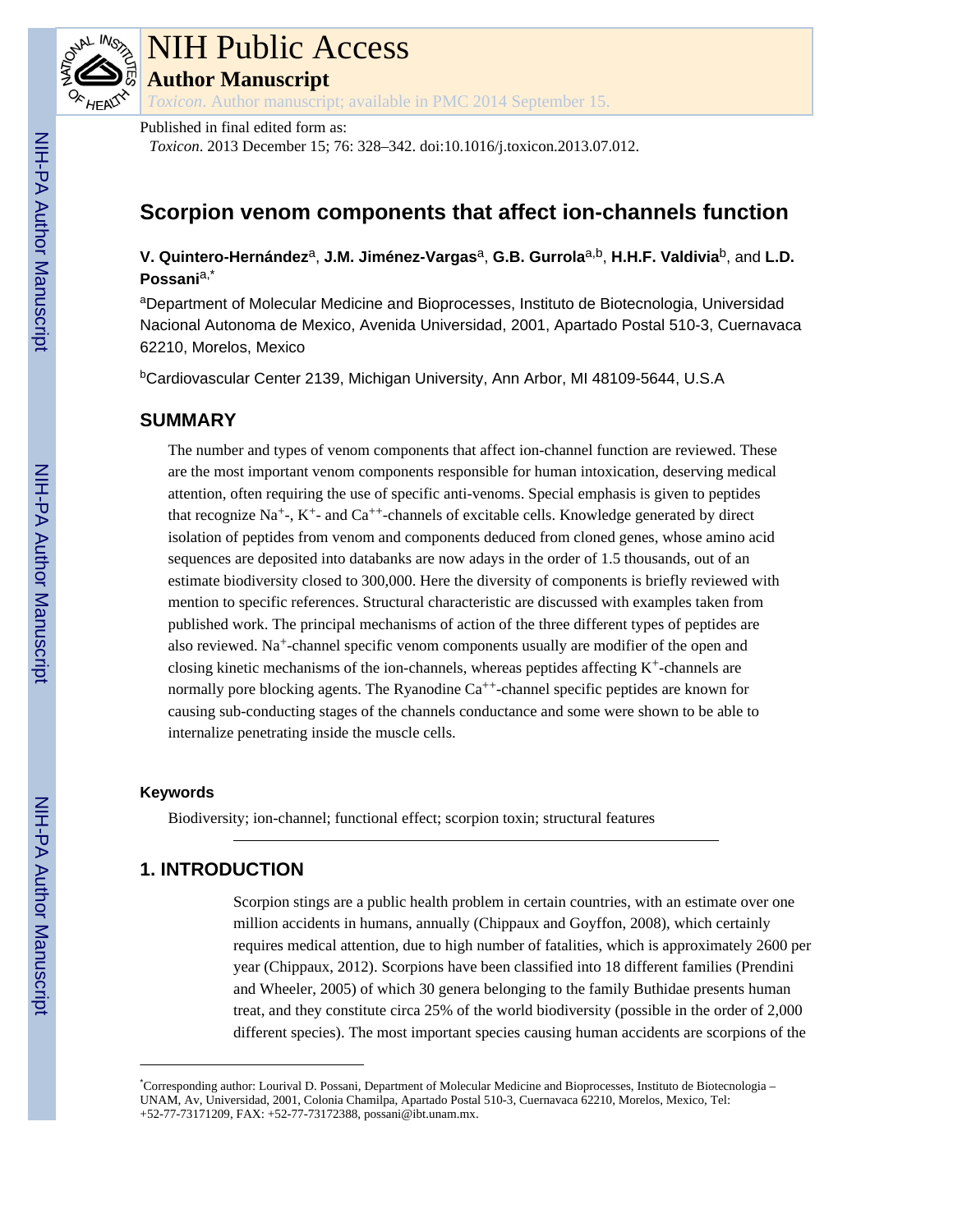genus: *Androctonus*, *Buthus*, and *Leiurus*, in North Africa and Middle East, *Centruroides* and *Tityus* in the American continent, *Mesobuthus* in Asia, *Parabuthus* in South Africa (Caliskan et al., 2013).

Scorpion venoms are a complex mixture of substances, among which are: inorganic salts, free amino acids, heterocyclic components, peptides and proteins, mainly enzymes, which are used by the scorpions for defense and capture of prays. Each scorpion has its own arsenal of components for these purposes. The known number of different components in their venoms varies from 72 (*Androctonus mauretanicus mauretanicus*) to over 600 (*Mesobuthus tumulus*, and *Tityus serrulatus*) (Oukkache et al., 2008; Newton et al., 2007; Batista et al., 2007). But the world biodiversity is in the order of 300,000, if we assume each scorpion having 150 different components, from which approximately 750 proteins are registered in The Animal Annotation Program of UniProt (www.uniprot.org/program/ Toxins), and at least the double of this number is known after translating the known nucleotide sequences of genes cloned from scorpions. Yet, this is less than 1% of the total expected number of distinct components to exist in scorpion venoms. The best known components are peptides that modify ion-channel permeability of both excitable and non excitable cells, belonging to a single structural class built around a scaffold known as Cystine-Sabilized α/β (CS-α/β) motif. Most of the data mentioned above can easily be revised in the recent publication, dealing with the mining aspects of scorpion venom components (Rodriguez de la Vega et al., 2013). However, due to the increment of new strategies of proteome analysis and gene cloning from transcriptomes, the number of identified components has increased significantly. The new approaches have indicated that many other structural motifs and possible functions are being found and will be identified in the near future (Rodriguez de la Vega et al., 2013).

The General classification of scorpion toxins (Possani et al., 1999; Tytgat et al., 1999, Rodriguez de la Vega and Possani, 2004; Tan et al., 2006a) is based on four different criteria: the ion-channel involved (sodium, potassium, calcium and chlorine), the specific receptor to which the toxin binds to, the three-dimensional structure of the toxin and the type of response induced (activation/inactivation of the receptor).

In this review will focus our attention to the classical peptides, normally called toxins that modify the gating mechanism of Na<sup>+</sup>-channels, block  $K^+$ -channel or modulate the function of calcium channel sensitive to Ryanodine.

# **2. Na<sup>+</sup>-CHANNEL SPECIFIC TOXINS**

The venom of scorpions contains several types of toxins that may interact with each other, modulating the function of ion channels, usually being responsible for the known multiple symptoms of poisoning. On the medical viewpoint, the toxins that bind to sodium channels of mammals, particularly humans, are the most important ones. These toxins are polypeptides of 61–76 amino acid residues in length, tightly bound by four disulfide bridges (Possani et al., 1999) and currently are classified into two categories, based on their physiological effects on channel gating and their binding properties: alpha-toxins (α-NaScTxs), which bind at receptor site 3 on the extracellular surface of the channel and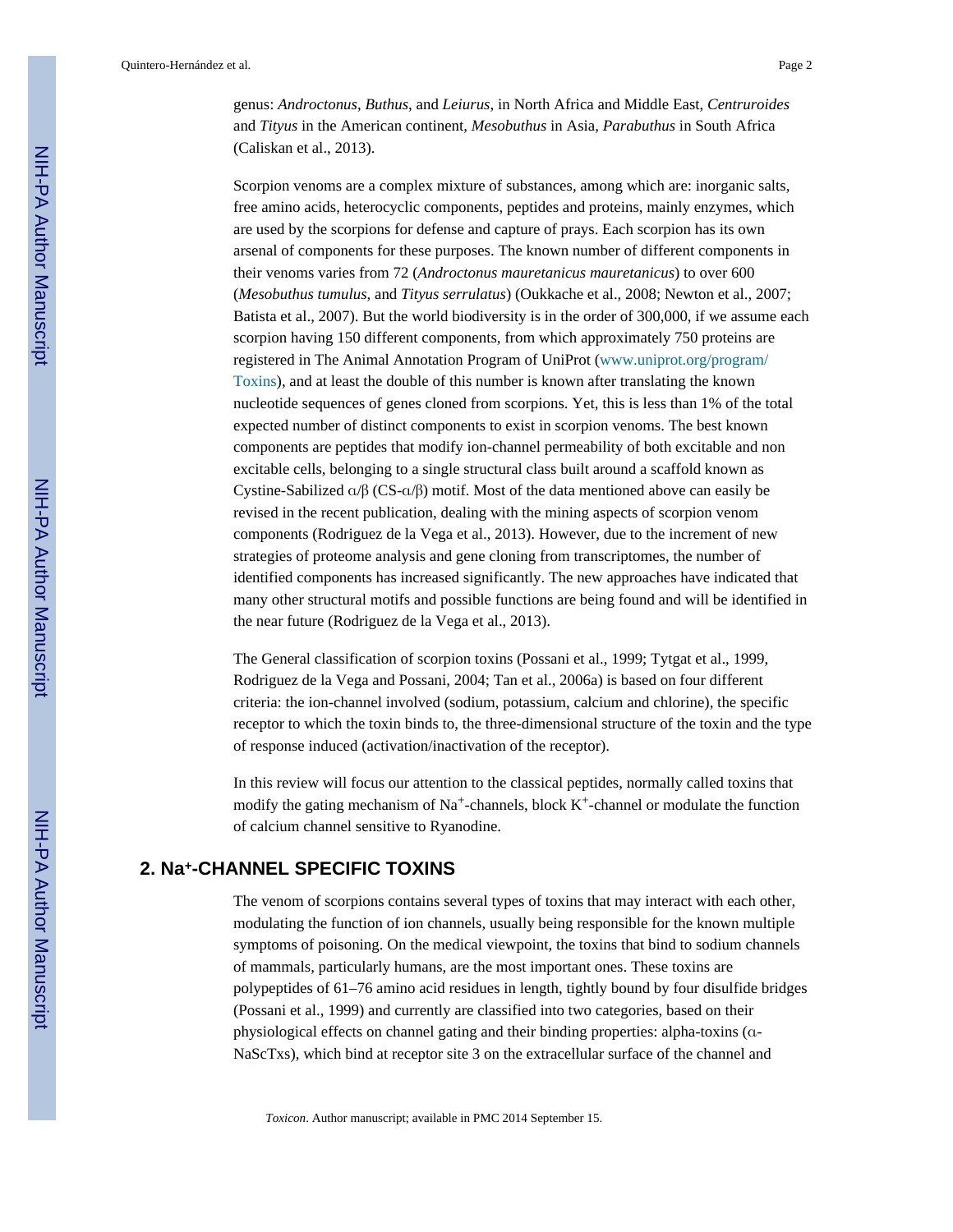inhibit the fast inactivation process (Couraud et al., 1982; Meves et al., 1986 and reviewed in Bosmans and Tytgat, 2007), and beta-toxins (β-NaScTxs), which bind to receptor site 4 and shift the threshold of the channel activation to more negative membrane potentials (reviewed in Rodriguez de la Vega and Possani, 2007 and Weinberger et al., 2010).

### **2.1 SCORPION** α**-NaScTxs**

Scorpion α-NaScTxs were initially described for species collected in the "Old World" (Africa and Asia), but latter also described for scorpions of the "New World" (America) (reviewed in Gordon et al., 2003). The α-NaScTxs are subdivided into distinct groups (Catterall, 1992; Gordon et al., 1998 and reviewed in Gordon et al., 2007):

- **1.** Classical α-toxins, are highly active only in mammalian voltage-gated sodium channels (VGSCs) with high affinity (Kd in the range of 0.2–5 nM) to rat brain synaptosomes. Among these toxins are: Aah2, Aah1 and Aah3 from *Androctonus australis* Hector, Lqq5 from *Leiurus quinquestriatus quinquestriatus* and Bot3 from *Bothus occitanus tunetatus*, peptides purified from North African scorpions (Martin-Eauclaire and Couraud, 1995; Froy and Gurevitz, 2003). From the venom of scorpions of the 'New World' peptides isolated from *Tityus serrulatus* and *Centruroides sculpturatus* have also been classified as α-NaScTxs (Meves et al., 1984; Possani et al., 1999).
- **2.** Anti-insect α-NaScTXs, that are highly active only on insect VGSCs. Examples of these toxins are: LqhαIT (Eitan et al., 1990), Lqq3 (Kopeyan et al., 1993), and BotIT1 (Borchani et al., 1997), which bind with high affinity to insect neuronal preparations (0.06–1 nM).
- **3.** α-Like toxins, active on both insect and mammalian VGSCs. Examples are: Lqh3 and Lqh6 (from *Leiurus quinquestriatus hebraeus*), Bom3 and Bom4 (from *Buthus occitanus mardochei*), and BmK M1 (from *Buthus martensii* Karsch).

# **2.2 SCORPION** β**-NaScTxs**

β-NaScTxs are classified into four well supported phylogenetic branches or subclasses (reviewed in Pedraza Escalona and Possani, 2013): (1) anti-mammalian β-toxins exclusively found in scorpions of the genus *Centruroides.* Examples are Cn2 from *Centruroides noxius* and Css4 from *Centruroides suffusus suffusus* (Vazquez, et al., 1995; Martín, et al., 1987); (2) β-toxins active on both insect and mammalian VGSCs, such as Ts1 from *Tityus serrulatus* (Possani, et al., 1985) and Lqhβ1 from *Leiurus quinquestriatus hebraeus* (Gordon, et al., 2003); (3) anti-insect selective excitatory β-toxins such as AahIT from *Androctonus australis* Hector and Bj-xtrIT from *Hotentota judaica,* that causes contraction paralysis in fly larvae (Pélate and Zlotkin, 1982; Zlotkin, et al., 1985; Froy, et al., 1999); and finally (4) anti-insect selective depressant toxins, which induce flaccid paralysis upon injection. Example is peptide LqhIT2 from *Leiurus quinquestriatus hebraeus* (Zuo and Ji, 2004, Gurevitz, et al., 2007).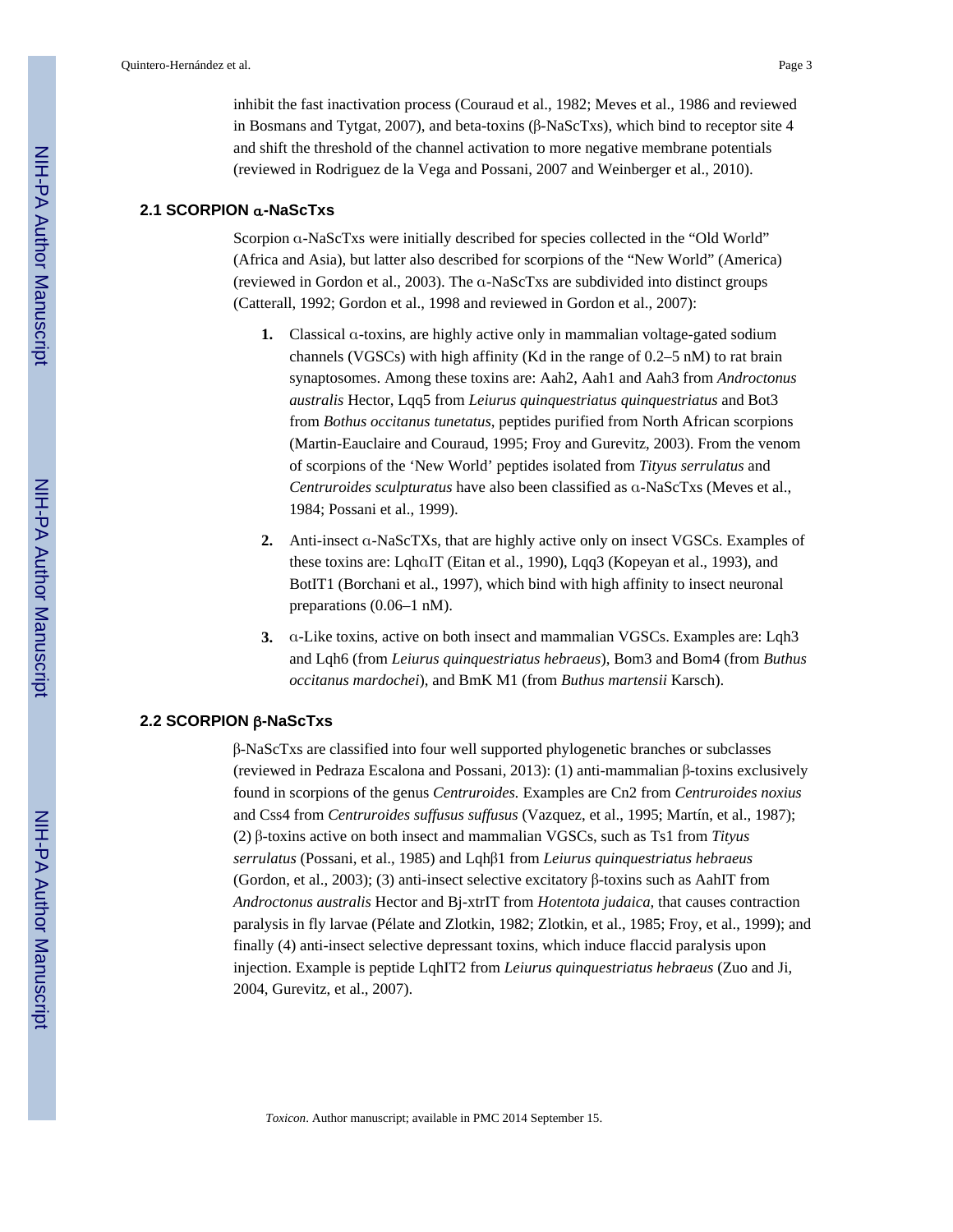# **2.3 AMINO ACID SEQUENCES OF NA+-CHANNELS TOXINS**

The first scorpion toxins sequenced were purified from North African scorpions of the genus *Androctonus* (Rochat et al., 1967), but also from American scorpions (Babin et al., 1975). The work was performed after chromatographic separation of components of venoms and the amino acid sequence determination was usually by Edman degradation procedures. More recently, the amino acid sequence of several Na<sup>+</sup>-channel toxins have been obtained by sequencing cDNA clones, either by direct search or by analysis of transcriptomes from scorpion venom glands (reviewed in Quintero-Hernández, et al., 2011). Recent examples of sequences of Na<sup>+</sup>-channels toxins obtained from cDNA by specific search are: the Bu1 toxin, the most potent toxin from the Turkish scorpion *Buthacus macrocentrus* (Caliskan et al., 2012), and the potent Acra4 toxin from *Androctonus crassicauda* scorpion venom (Caliskan et al., 2013). However, many  $Na^+$ -channel specific peptides sequences were obtained, by comparison of similarities of sequences using transcriptome analysis of scorpion glands, as it will be discusse below.

The Na+-channel toxins from scorpions are 6500–8500 Da polypeptides composed of 58–76 amino acids residues (Rodríguez de la Vega and Possani, 2005).

Presently, the UniProt Knowledgebase (UniProtKB) database of the Universal Protein Resource (UniProt; www.uniprot.org) provides more than 300 protein entries for sodium channel scorpion toxins alone (including putatives sodium channel toxins).

#### **2.4 THREE-DIMENSIONAL STRUCTURE OF NA+-CHANNEL TOXINS**

Figure 1 shows some examples of the three-dimensional structures of a few known toxins. The core structure contains six cysteines which form three conserved disulfide bridges and a fourth disulfide bridge can be formed in three different arrangements (Mouhat et al., 2004). These toxins have an essential three-dimensional structure highly conserved comprising an α-helix and three or four-stranded anti-parallel β-sheets (Gordon et al., 1998) that are connected by solvent-exposed irregular loops and stabilized by four spatially conserved disulfide bridges. The scorpion toxin fold families include the βαββ–family (Housset et al., 1994) and the βααββα-family (Oren et al., 1998).

The helix motif is linked to the β3 strand by two of the four disulfide bonds. The cysteine pair of the α-helix motif is spaced by a tripeptide, whereas the pair of cysteine residues of the β3 strand is separated by only one amino acid residue (Possani, 1999).

By numbering the cysteine residues progressively from the N- to C-terminus, the  $\alpha$ -helix would contain the residues Cys3 and Cys4 and the β3 strand would include residues Cys6 and Cys7, forming two conserved disulfide bridges: Cys3-Cys6 and Cys4-Cys7. These structural elements are conserved in all sodium channel scorpion toxins described until now. A third structurally conserved disulfide bond is the one between the Cys residue located at the β2 strand, Cys5, and Cys2, except for the excitatory insect toxins, in which there are two contiguous Cys residues in their corresponding β2 strand (Possani, et al., 1999). The three first conserved disulfide bridges are involved in the stabilization of a structurally conserved core of scorpion toxins. The fourth disulfide bridge in the majority of toxins is established between the most N- and C-terminal cysteine residues (Cys1 and Cys8). In excitatory toxins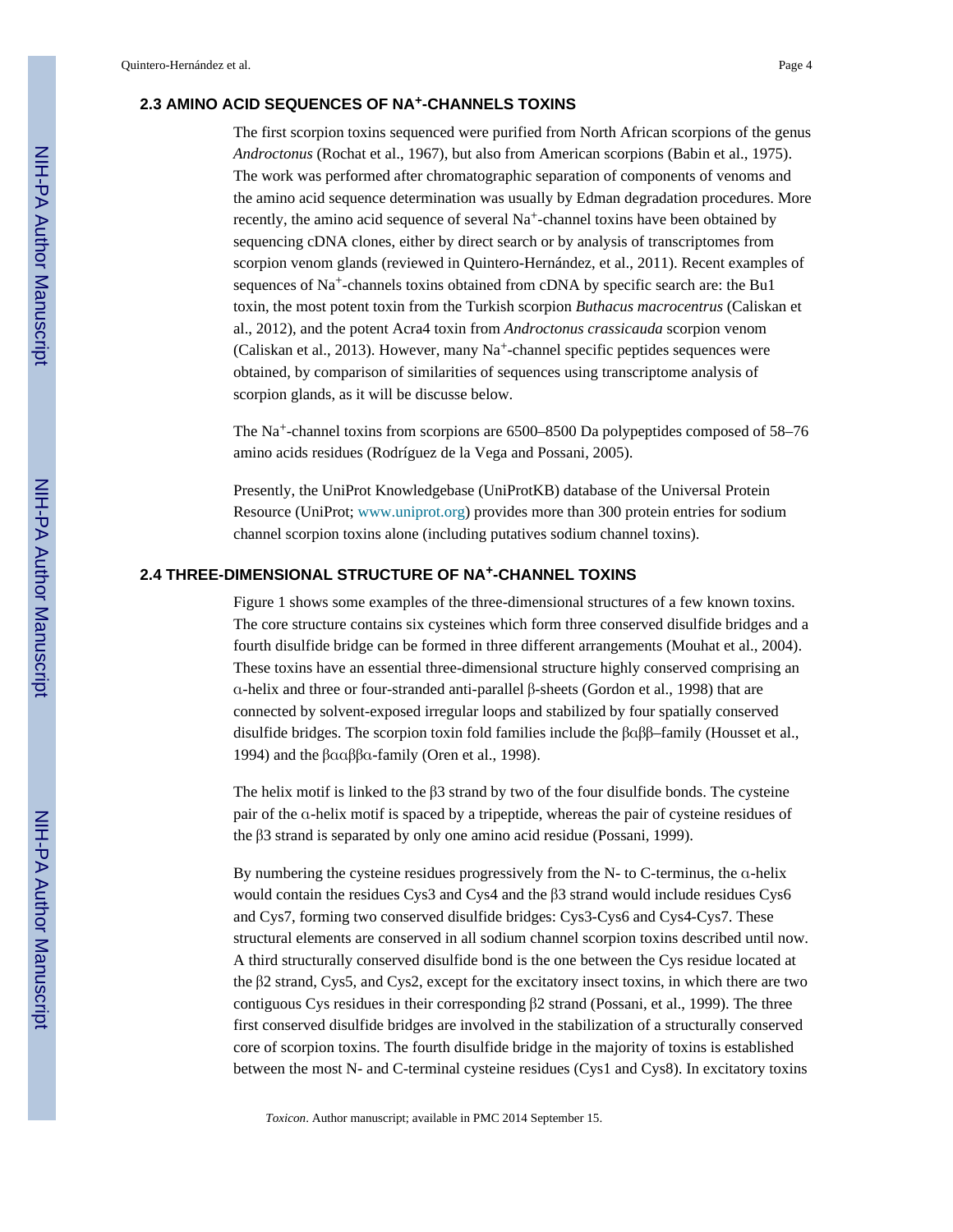the fourth disulfide bridge is established in an atypical way between the contiguous Cys residue in their β2 strand and the cysteine residue at the C-terminal end of the toxin (Cys8) (Possani, et al., 1999). Therefore, toxins with a disulfide bridge connecting their β2 strand to the C-terminal end, and α B loop of minimal length, are excitatory insect toxins.

For Old World scorpion toxins, α B loop of maximal length is linked to an α-type activity. An intermediate B loop is related to depressant insect toxins. New World scorpion toxins are mainly β-type. However, there are many exceptions: toxin V from *Centruroides sculpturatus* is pharmacologically α-type but "structurally" β-type. Toxin IV-5 from *Tityus serrulatus*, has also been shown to be α-type (competes for AaHII binding). Toxin CsEV does not compete for AaHII binding, indicating that they can be classified as α-like toxins. Toxins TsIV-5 and CsEV, typical  $\alpha$ -type toxins of New World scorpions, have in common  $\alpha$  B loop of intermediate size, sharing this characteristic with Old World depressant insect toxins (reviewed in Possani, et al., 1999). Another case is the peptide Cn12 from the scorpion *Centruroides noxius*, which is structurally similar to the β-NaScTx, but has an α-NaScTx effect (Del Rio Portilla et al., 2004).

From all these examples, we can conclude that it is difficult to classify toxins based solely on its three dimensional structure. It seems clear that electrophysiological characterization of their function is also required.

### **2.5 FUNCTIONAL SURFACE OF THE** α**-NaScTxs**

A functional surface called "NC-domain" was identified in α-NaScTxs (revised in Kahn et al., 2009 Chen and Chung, 2012 and Gurevitz, 2012). This domain comprises the fiveresidue turn, that interlaces with the C-terminal segment (residues 8–12) and the C-terminus (residues 56–64) and a core-domain formed by several residues (positively-charged and hydrophobic amino acids at the short loops connecting the conserved secondary structure elements of the molecule core) spatially in close proximity to the residue at position 18. The NC- and core-domains are interconnected by the linker-domain in residues 8–18.

The NC-domain varies in amino acid composition and spatial arrangement and very likely dictates toxin selectivity (Gordon and Gurevitz, 2003; Karbat et al., 2007; Kahn et al., 2009).

Moreover, a recent study examined the binding modes between two  $\alpha$ -toxins, the antimammalian AahII and the anti-insect Lqh $\alpha$ IT, and the voltage-sensing domain of rat NaV1.2, a subtype of Na<sub>V</sub> channels expressed in nerve cells, using for this purpose atomistic molecular dynamics simulations (Chen and Chung, 2012). AahII and LqhαIT toxins were docked to the extracellular side of the voltage-sensing domain of  $\text{Nay1.2}$  using molecular dynamics simulations, with the linker-domain assumed to wedge into the binding pocket. Several salt bridges and hydrophobic clusters were observed to form between the NC- and core-domains of the toxins and  $\text{Na}_{\text{V}}1.2$  and stabilize the toxin-channel complexes (Chen and Chung, 2012). The binding modes predicted were consistent with available mutagenesis data and can readily explain the relative affinities of AahII and Lqh $\alpha$ IT for Na<sub>V</sub>1.2. The models demonstrated that the functional surface of anti-mammalian scorpion α-toxins is centered on the linker-domain, similar to that of β-toxins (Chen and Chung, 2012).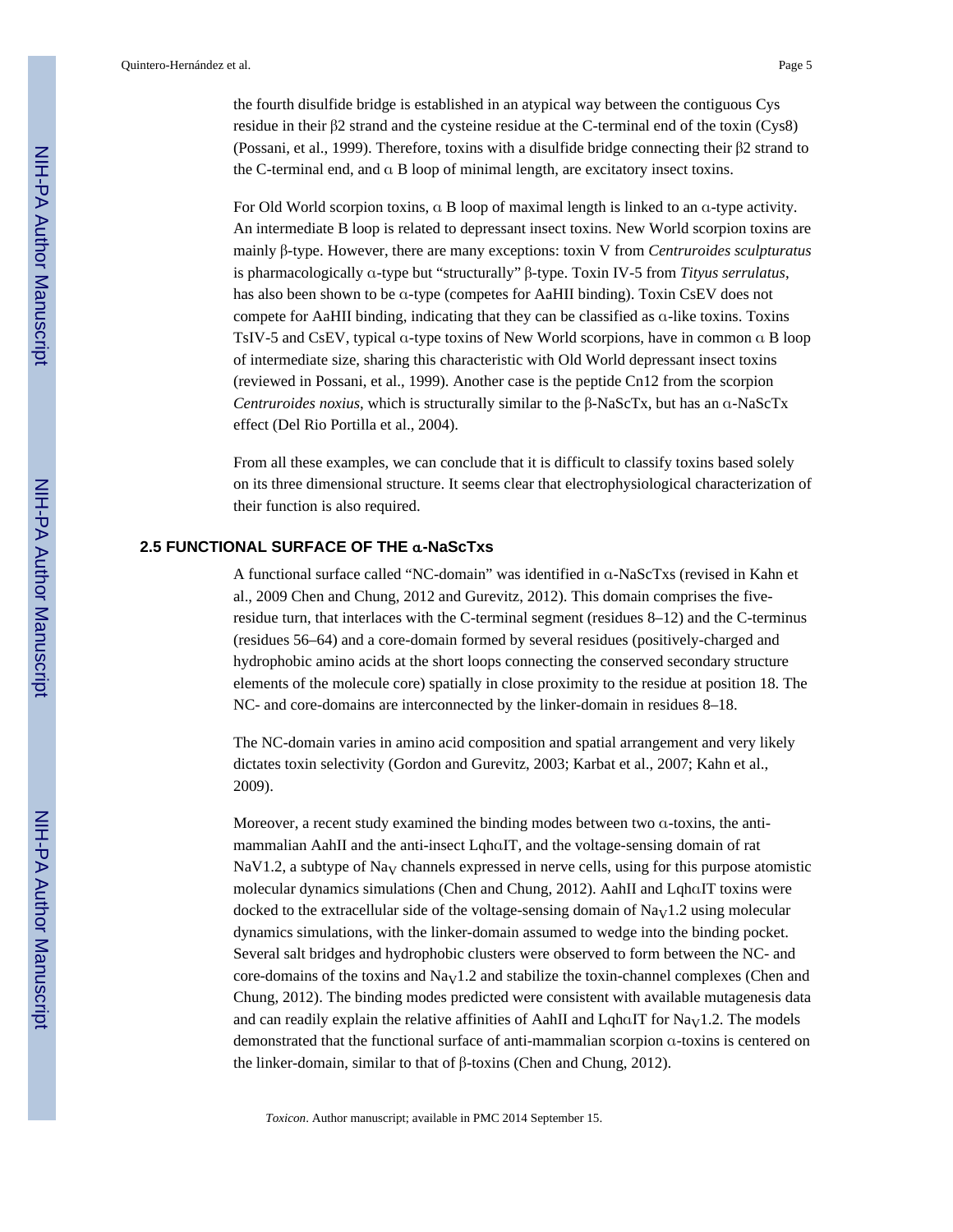# **2.6 FUNCTIONAL SURFACE OF THE** β**-NaScTxs**

Four common functional sections of the β-NaScTxs were identified: 1) a central "pharmacopore region" involved in the receptor binding site, consisting of a negatively charged residue, located in the α-helix which is flanked by diverse solvent-exposed hydrophobic residues; 2) a "solvent-exposed aromatic cluster" that is critical for activity and is generally located in the β2 and β3 strands; 3) some residues localized in the center of the N-groove region, which are involved in voltage sensor trapping; and 4) C-terminal residues that increase the binding affinity to the receptor binding site (reviewed in Pedraza Escalona and Possani, 2013).

However, it is important to mention that there are structural differences, between the βtoxins, located in the variable loops that connect the main secondary structure elements of the toxin core and in the arrangement of the C-tail. For such reason, each toxin has particular patherns for the location of functional regions, which explains the high selectivity for a specific target. Four motifs for identification of functional regions of the β-NaScTxs subclasses have been proposed (Tan et al., 2006b; Pedraza Escalona and Possani, 2013):

**1.** Motif of anti-mammalian subclass:

KxGYxVx(4)GCKxxCxxLGxNxxCxxECx(9)GYCYxFxCxCxxLx(7)PlxxKxC (Tan et al., 2006b);

**2.** Motif of anti-insect excitatory subclass:

KKxGxxxDxxGKxxECx(4,9)YCxxxCTKVxYAxxGYCCxxxCYCxGLxDDKx(9 )KxxCD (Tan et al., 2006b);

**3.** Motif of anti-insect depressant subclass:

 $DGY[IP][KR]x(2)$ [DNS]GC[KR]x[ADS]Cx(2,3)Nx(2,3)Cx(3)Cx(3)G[AG]x[FY]GYCW[AGT]WGL ACWC[EQ][GN]LP[ADE] (Pedraza Escalona and Possani, 2013), and

**4.** Motif of anti-mammalian/insect subclass:

GCK[FLV]xC[FV][IP][NR][NP][AES][EGS]x[CGN] (Pedraza Escalona and Possani, 2013).

In these four motifs the letter "x" means any amino acid, and the numbers between parentheses mean the number of residues in that particular space of the sequence.

### **2.7 ELECTROPHYSIOLOGICAL EFFECTS OF** α**-NaScTxs**

The  $\alpha$ -NaScTxs toxins bind with high affinity to the resting state of Na<sup>+</sup> channels and inhibit fast inactivation by interacting with channel receptor site 3 located in the S3–S4 extracellular loop in domain IV and in the  $S5-56$  extracellular linker domain I of Na<sub>V</sub> channels (Catteral, et al., 2000). The binding of α-scorpions is reversed by depolarizations that activate Na+ channels (Catterall, 1979). The interaction induces prolonged depolarization overcomes the effect of toxin binding and drives dissociation as the S4 segment moves outward (Catterall, et al., 2007 and reviewed in Wang et al., 2011). The amino acid residue E1613 in S3–S4 in domain IV is involved in binding of α-scorpion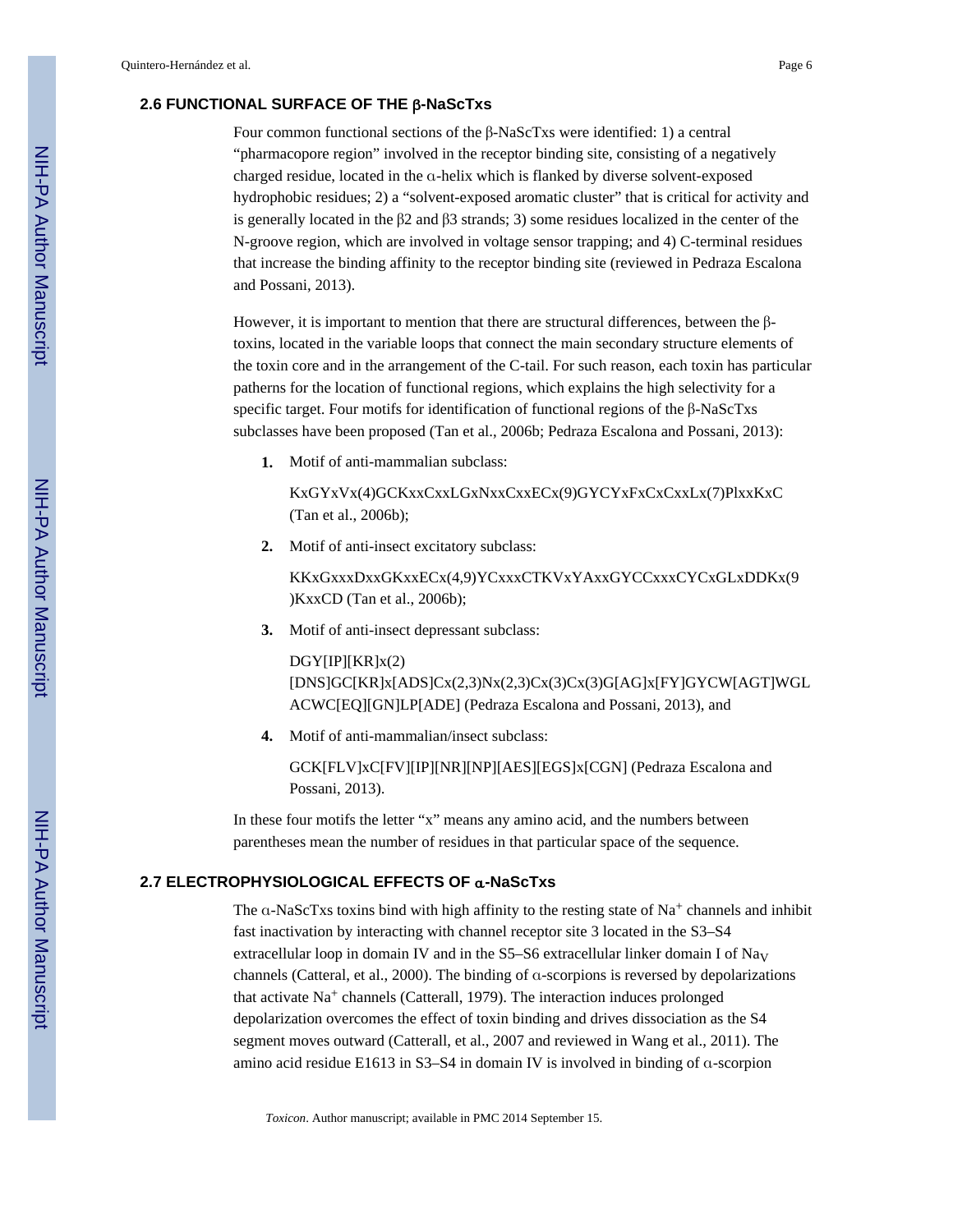toxins (Rogers, et al., 1996). Amino acid residues in the SS2-S6 of loop in domain I, S1–S2 of loop in domain IV and S3 segment in domain IV were identified as components of neurotoxin receptor site 3 (Wang, et al., 2011).

### **2.8 ELECTROPHYSIOLOGICAL EFFECTS OF** β**-NaScTxs**

The β-scorpion toxins bind at neurotoxin receptor site 4 and enhance activation of Na<sub>V</sub> channels (Caterall, et al., 2007). After binding to receptor site 4, the β-NaScTxs toxins induce a reduction of the peak sodium current amplitude and shift the voltage dependence of Nav channel activation towards a more hyperpolarized membrane potential (Meves, et al., 1982). The β-NaScTxs toxins bind to receptor site in the extracellular loops connecting transmembrane segments S3 and S4 and the S1 and S2 segments in domain II of brain  $\text{Na}_{\text{V}}$ 1.2 channels (Cestèle, et al., 1998; Cestèle, et al., 2006).

β-NaScTxs toxins are thought to act via a voltage-sensor trapping mechanism in which the toxin binds to its receptor site in the inactivated state of the voltage sensor, which produces an extended period of inactivation at negative membrane potentials (Cestèle, et al., 1998; Cestèle, et al., 2001; Cestèle, et al., 2006)

Four amino acid residues in the SS2-S6 extracellular loop of domain III of  $\text{Na}_v$  channel contribute to toxin binding and efficacy (Zhang, et al., 2012), which leads at the conclusion that the pore module of domain III and the voltage-sensing module of domain II form the receptor site and this means that β-NaScTxs toxins make a three-point interaction with Na<sub>V</sub> channels and alter voltage sensor function (Zhang, et al., 2012),

# **2.9. PUTATIVE NA+-CHANNEL TOXINS OF cDNA LIBRARIES FROM SCORPION VENOM GLAND**

Recently, the identification of venom components have been obtained by sequencing cDNA clones of cDNA libraries of venomous glands obtained from scorpions of different families (Schwartz et al., 2007; Kozminsky-Atias et al., 2008; D'Suze et al., 2009; Ma et al., 2009; Roeding et al., 2009; Silva et al., 2009; Ma et al., 2010; Ruiming et al., 2010; Morgenstern et al., 2011; Almeida 2012; Diego-García 2012; Ma et al., 2012; Rendón-Anaya 2012; Luna-Ramírez et al., 2013).

The results obtained by this more recent methodology, using cDNA libraries, indicate the presence of a rich biodiversity and variability of components in the species studied. Apart from the peptides that modify ion-channel permeability, initially isolated and characterized by classical biochemical methods, many other components were placed in evidence, such as: factors that active lipolysis, phospholipase A2, serine-proteases, metalloproteinases, protein homologs of tick salivary glands, precursors of cytolytic peptides, proteins rich in cysteine contents and a great number of proteins and peptides deduced from the ESTs for which the function is still unknown (Soudani et al., 2005; Fletcher et. al., 2010; reviewed in Rodríguez de la Vega et al., 2013). The results of cDNA analysis also show that the venomous glands of scorpions have many components related to cellular processes, protein synthesis, protein trafficking and others (Schwartz et al., 2007; Kozminsky-Atias et al., 2008; Silva et al., 2009; D'Suze et al., 2009; Ma et al., 2009; Ruiming et al., 2010; Ma et al., 2010; Morgenstern et al., 2011).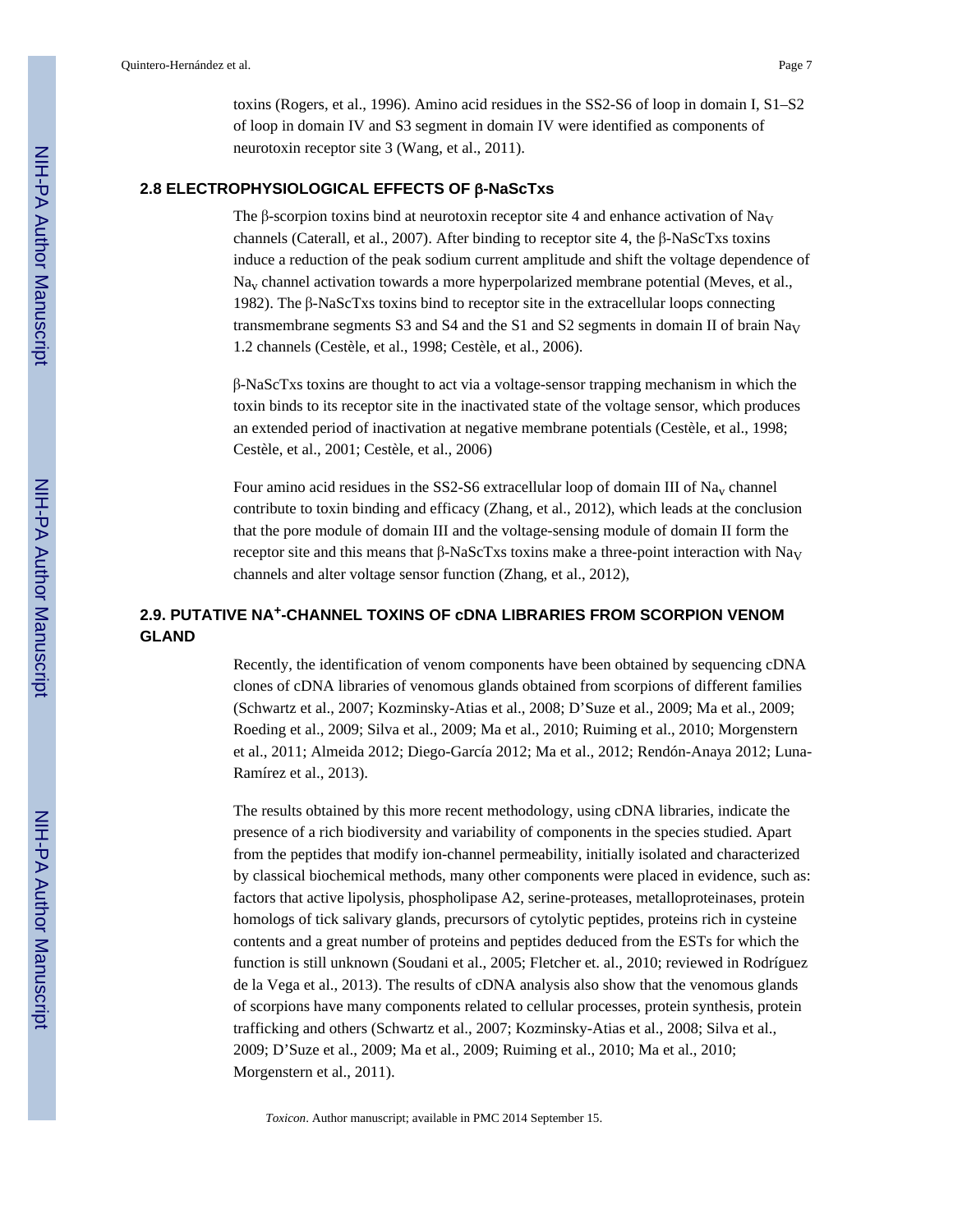One of the major differences between buthidae and non-buthidae scorpion venoms is the abundance and dominance of sodium channel specific toxins (NaScTxs) in buthidae venoms compared with the almost complete lack of them in non-buthidae scorpions. This has been emphasized quantitatively in transcriptomic analysis of buthidae venoms (Kozminsky-Atias et al., 2008; D'Suze et al., 2009; Ruiming, et al., 2010; Morgenstern, et al., 2011; Almeida, et al., 2012; Ma, et al., 2012; Rendón-anaya, et al., 2012).

Reviewing the information available concerning Na-ScTx peptides the numbers of putative peptides are:

- **1.** In the transcriptome of *Buthus occitanus israelis*, 39 toxin sequences were predicted to be Na<sup>+</sup> channel modifiers, from which 17 are putative  $\alpha$ -type, 4 are  $\beta$ like, 3 are excitatory and 15 are depressant (Kozminsky-Atias 2008).
- **2.** Fourteen sequences of the cDNA phagemid library from *Tityus discrepans* encode for putative peptides that recognize or affect  $Na^+$ -channel function (D'Suze et al., 2009).
- **3.** A comparative analysis of venom transcriptomes of the scorpion *Lychas mucronatus*, from different geographical regions, showed that no significant differences were observed in the NaScTxs types from two scorpion populations of this scorpion species. NaScTxs corresponds almost to 16% (53 NaScTxs transcripts grouped in 16 clusters) of all toxin-like peptides in Hainan-sourced population, while 11% (43 NaScTxs transcripts grouped in 12 clusters) was detected in Yunnan-sourced population (Ruiming, et al., 2010).
- **4.** From the scorpion *Hottentotta judaicus* only six novel NaScTx transcripts were detected, most of which belong to the β-depressant toxin family (Morgenstern et al., 2011).
- **5.** From the transcriptome of *Tityus stigmurus*, forty-one percent of the ESTs belong to toxin-coding sequences, which 0.93% (3 clusters) corresponded to β-NaScTxlike and 0.37% (2 clusters) to α-NaScTx-like (Almeida et al., 2012).
- **6.** In the transcriptomes of *Lychas mucronatus* and *Isometrus maculates* (Ma et al., 2012), 9.6% of ESTs corresponded to NaScTx sequences which 9 were α-NaScTxs and 12 were β-NaScTxs in the case of *Lychas mucronatus* and 8.9 % of ESTs were NaScTx sequences which included 1 sequence of α-NaScTxs and 12 sequences of β-NaScTxs.
- **7.** Finally, the global transcriptome analysis of the scorpion *Centruroides noxius* (Rendon-Anaya et al., 2012) was obtained by means of the platform of massive pyrosequencing, using genes obtained from the cDNAs of venomous glands, as well as cDNAs from the entire body of this species. In the order of three million readings were obtained and assembled, from which 72 different toxin-like isogroups containing peptides similar to toxins previously reported for other scorpions were identified. Twenty seven isogroups corresponded to sodium channel toxins, which 12 sequences of known toxins were identified and 22 new putative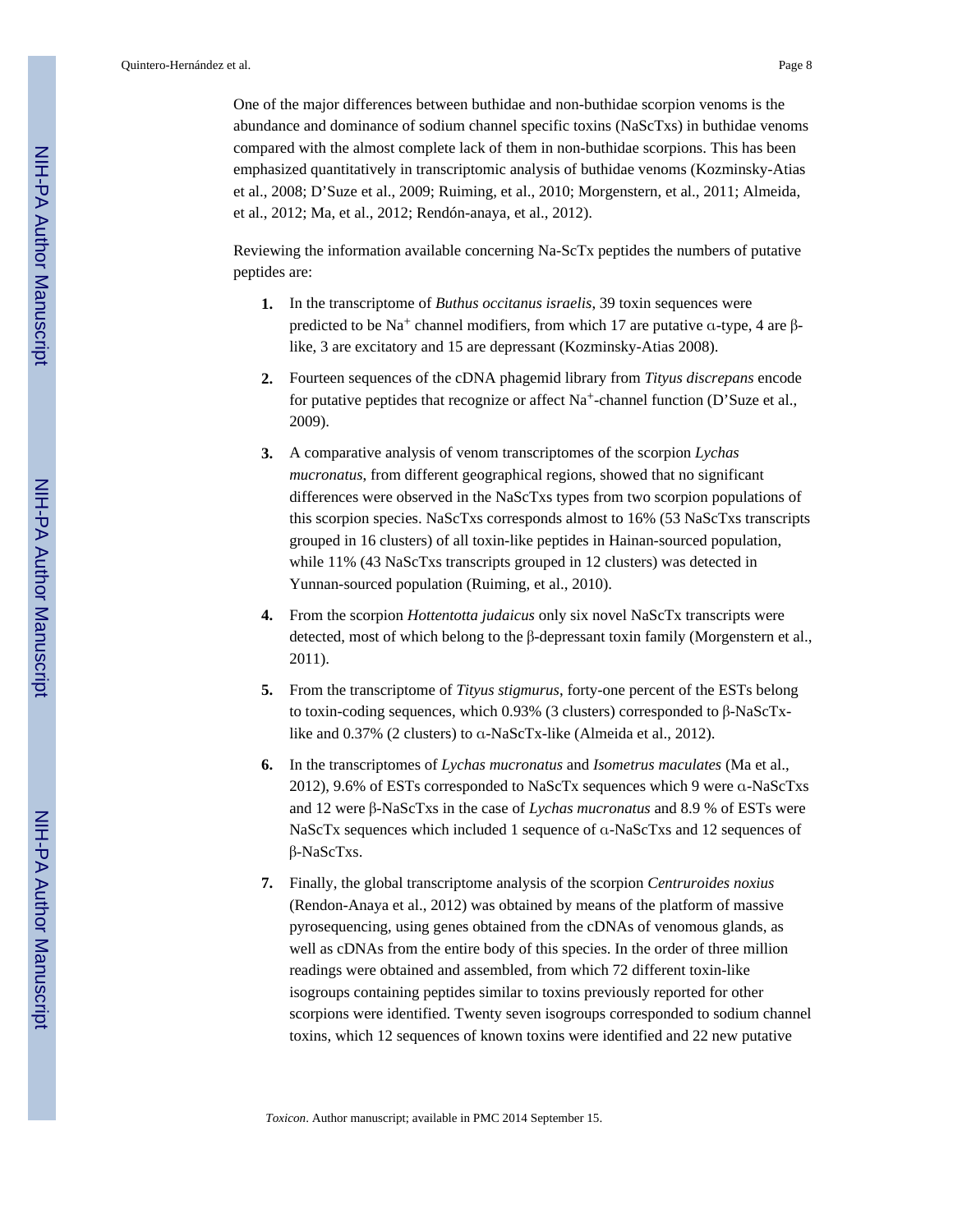NaScTxs with variable identity values to other NaScTxs of different species were obtained.

In summary, to date more that 140 new sequences of putative NaScTxs have been identified in the scorpion transcriptomes. It is expected that with the new sequencing methodology (Next Generation -Next-Gen- sequencing), the future transcriptomes will reveal more information about sequences coding for NaScTxs toxins and of course, for other types of peptides contained in the venom glands. This, coupled with proteomic analysis and classical biochemical characterization, will allow us to discover a greater number of peptides from the venom glands of scorpions.

# **3. K<sup>+</sup>-CHANNEL SPECIFIC SCORPION TOXINS**

Scorpion venom is a rich source of  $K^+$  channel specific toxins (KTx), which have been used in the structural and functional characterization of various  $K^+$ -channels. Based on primary amino acid sequences and cysteine pairing, KTx have been classified into four families α-, β-, γ- and κ-KTx (Tytgat et al., 1999; Rodríguez de la Vega and Possani, 2004). There are two main types of structural motifs in these peptides: (1) the common motif comprising one or two short α-helices connected to a triple-stranded antiparallel β-sheet stabilized by three or four disulfide bonds, named CSαβ (Rodríguez de la Vega and Posssani, 2004; Mouhat et al., 2004), (2) the α-helix-loop-helix (CSαα) fold consists of two short α-helices connected by a β-turn; only the kappa toxins adopt this fold (Srinivasan et al., 2002; Chagot et al., 2005; Camargos et al., 2011; Saucedo et al., 2012).

## **3. 1. ALPHA-KTx FAMILY**

The α-KTx family is considered as the largest of potassium channel toxin family (Rodriguez de la Vega and Possani, 2004), known about 140 different peptides comprised in 30 subfamilies based on differences in their amino acid sequences [\(http://www.uniprot.org/](http://www.uniprot.org/docs/scorpktx) [docs/scorpktx;](http://www.uniprot.org/docs/scorpktx) Chen et al., 2012; Zhen et al., 2012; Diego-García et al., 2013). These peptides are composed of 23–42 residues with three or four disulfide bridges, adopt a typical CS $\alpha\beta$  fold and are known to show two different modes of interaction with the K<sup>+</sup> channels: (1) the "pore plugging mode", ion conduction through the selectivity filter of Kv1, KCa2 and KCa3 channels is blocked by a peptide consisting of a Lysine residue assisted by an aromatic side chain located some 7 Å apart. Other residues facing the channel vestibule also contribute to the binding (Rodríguez de la Vega et al., 2013). This interaction has been determined in studies of structure and function of various toxins such as Agitoxin, Charybdotoxin, Noxiustoxin (Bergeron and Bingham, 2012); (2) the "intermediate" mode, where a patch of the basic residues of the toxin (Tamapin from *M. tamulus)* make contacts with a negatively charged extracellular loop of KCa2 channel stabilizing the binding (Rodriguez de la Vega et al., 2013; Andreotti et al., 2005).

In the last two years new peptides have been described and classified within this family. In the transcriptomic analysis from *M. martensii* two new peptides were found BmKcug1 and BmKcug2, called α-KTx1.14 and α-KTx1.15, respectively. Both toxins show a high identity with the BmTx1, BmTx2 and IbTx, therefore are surmised to have similar activity on the  $K^+$ channels. Other peptide described was BmKcugx, belonging to the α-KTx22 subfamily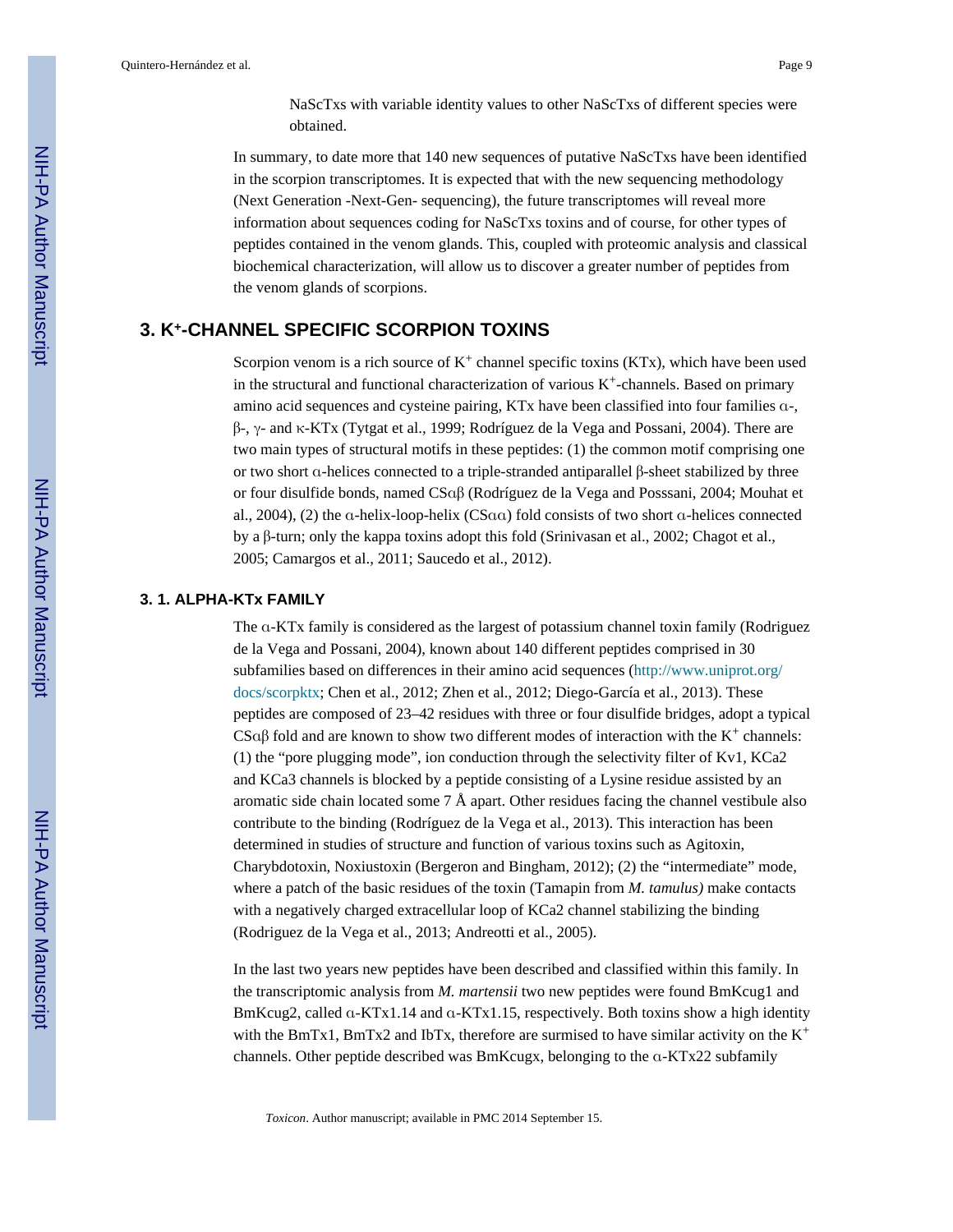along with others three sequences from *H. judaicus* (Hj1a, Hj2a and Hj3a) and three from *B. occitanus* (Tx308, Tx773 and Tx790; Zeng et al., 2012). Likewise, three new were found from *M. gibbsous* and called MegKTx1, MegKTx2 and MegKTx3 (α-KTx3.15, α-KTx9.11, α-KTx16.7, respectively). The peptide α-KTx3.15 showed an effect on Kv1.1, Kv1.3 and Kv1.6 channels similar to other members of the  $\alpha$ -KTx3.x subfamily. In the case of  $\alpha$ -KTx9.11 toxin at a concentration of 1  $\mu$ M blocks the Kv1.1, Kv1.2 and Kv1.3 channels, whereas the  $\alpha$ -KTx16.7 affect the Kv1.3 channel with an IC<sub>50</sub> value of 112 nM (Diego-Garcia et al., 2013). A new subfamily is the α-KTx23, formed by Vm23 and Vm24, two new peptides purified from the scorpion *Vaejovis mexicanus smithi*. These peptides are potent blockers of Kv1.3 channel of human lymphocytes with an  $IC_{50}$  in the order of 3 pM (Gurrola et al., 2012). Other blockers identified for the Kv 1.3 channel were: OdK2 from *Odonthobuthus doriae,* with an  $IC_{50} = 7.2$  nM (Abdel-Mottaleb et al., 2008), OSK1 from *Orthochirus scrobiculosus,* with an  $IC_{50} = 14$  pM (Mouhat et al., 2005), ADWX-1, Moka1 with an IC50 = 1 nM (Takacs et al., 2009) and ImKTx 88 from *Isometrus maculates,* showing an  $IC_{50} = 91 \text{ pM}$  (Han et al., 2008; Han et al., 2011). In this family of toxins there are important blockers of Kv channels that could potentially play a major role for the development of future biopharmaceuticals.

The toxin Ts16 is classified as  $\alpha$ -KTx20.1 by primary sequence similitary, but has a tridimentional structure that is characteristic of the κ-KTxs toxins. This toxin inhibit the K<sup>+</sup> current of the Kv1.2 and Kv1.3 channels, showing an  $IC_{50}$  of 100 and 7 nM, respectively (Saucedo et al., 2012).

#### **3.2 BETA-KTx FAMILY**

The β-KTxs are long-chain toxins of 50–75 amino acid residues and can be subdivided into three groups. The first group comprises TsTX-Kβ-related peptides, such as TsTx-Kβ from *T. serrulatus,* TtrβKTx, TdiβKTx, TstβKTx, Tco 42.14 from *T. serrulatus, T. trivittatus, T. discrepans, T. stigmurus, T. costatus*, respectively, and MeuTXKβ1, MeuTXKβ2 from *B. eupeus*, AaTXKβ from *A. australis* and BuTXKβ from *B. occitanus*. The only peptide characterized to a certain extend is TsTx-Kβ from *T. serrulatus*. This peptide is a blocker of Kv 1.1 channel with  $IC_{50}$  values of 96 nM (Diego-García et al., 2008), whereas the rest of the reported peptides are transcripts that encode for putative homolog of TsTX-Kβ (Feng et al., 2013; Ma et al., 2012). The second group is made up of peptides homologous to BmTXKβ. The peptides of this group were identified from the scorpion of the families Buthidae, among which are BmTXKβ, BmTXKβ2, TdiKIK, TtrKIK, TcoKIK and TstKMK (Diego-García et al., 2008; Almeida et al., 2013) and Caraboctonidae such as HgeβKTx (Diego-Garcia et al., 2008. BmTXKβ, TtrKIKβ and HgeβKTx peptides were functionally characterized. The recombinant version of  $BmTXK\beta$  showed an inhibition of the transient outward  $K^+$  current  $(I_{to})$  of the rabbit atrial myocytes rabbit (Cao et al., 2003), whereas HegβTKx and TtrKIK peptides tested in cells expressing the Kv1.1, 1.2, 1.3 and 1.4 channels showed no blocking activity at 500 nM and 1 μM, respectively (Diego-Garcia et al., 2008). The last group of this family is formed by the Scorpine-like peptides, also known as "orphan" peptides. They possess two structural and functional domains: a N-terminal αhelix (with cytolytic and/or antimicrobial activity like the insect defensins) and a tightly folded C-terminal region with a  $CS\alpha\beta$  motif, displaying K<sup>+</sup> channel-blocking activity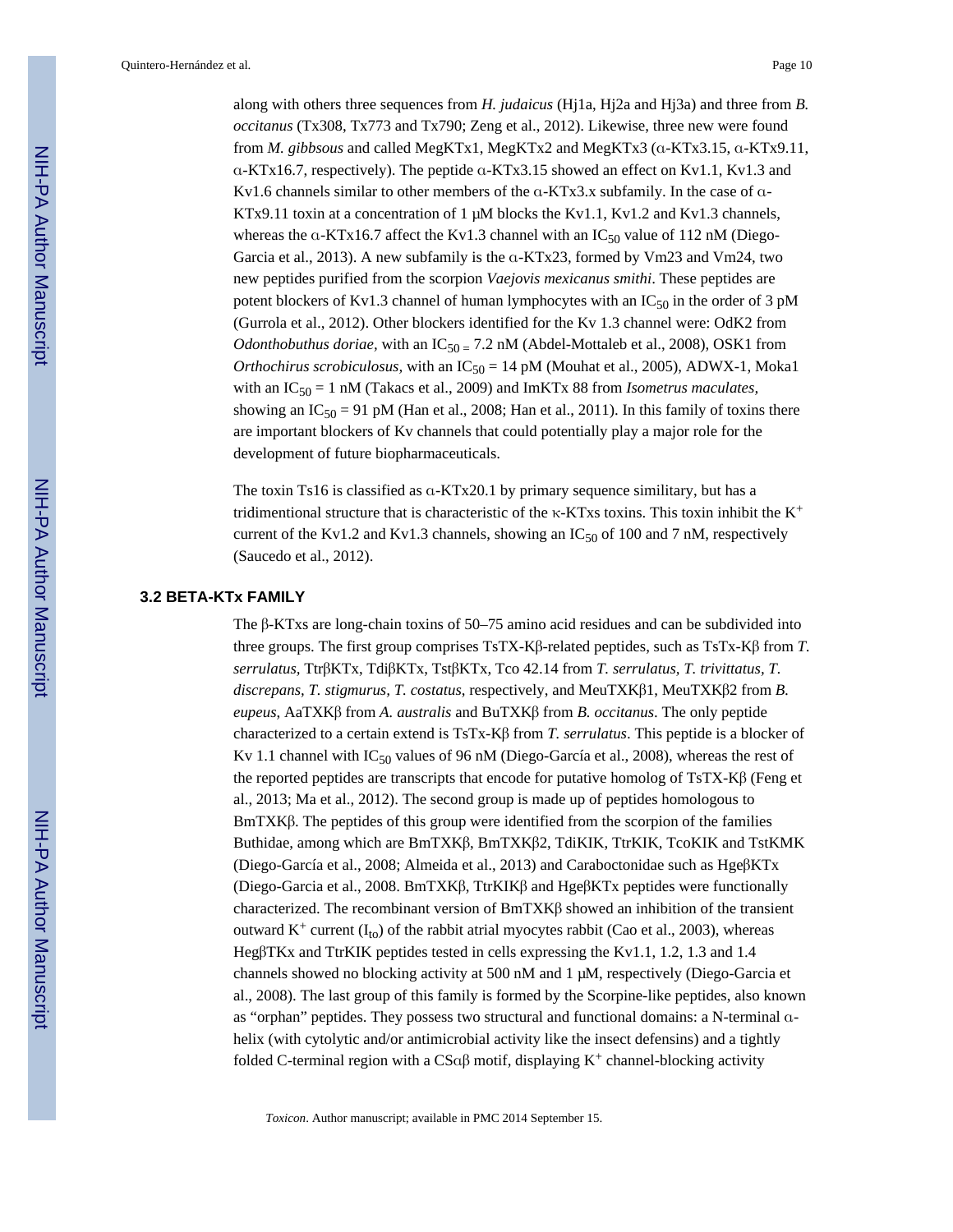(Diego-Garcia et al., 2007). Such peptides have been identified in the proteome and transcriptome from buthids, caraboctonids, euscorpiids, liochelids and scorpionids (Ma et al., 2012), including scorpine (Conde et al., 2000), Opiscorpine1–4 (Zhu and Tytgat, 2004), HgeScplp1 and 2 (Diego-Garcia et al., 2007), Heteroscorpine 1 (HS-1; Uawonggul et al., 2007), SJE005C, SJE056C1 and 2 (Ma et al., 2009), Ev37 (Feng et al., 2012), Tco 41.46-2 (Diego-Garcia et al., 2005), UySCl1 and 2 (Luna-Ramírez et al., 2013). The Scorpine homologs exhibit strong antimicrobial effects as well as cytolytic activity against eukaryotic cells. However, the C-terminus of HgeScplp1, which forms a CSαβ structure, blocks Kv1.1 channel currents (IC<sub>50</sub> 88 nM), while the full-length of HgeScplp1 shows cytolytic activity at 200 nM (oocytes and erythrocytes) and inhibit the grown of *B. subtilis* at 2 μM concentration (Diego-García et. al., 2008). Likewise, although Ev37 showed a sequences identity of 55% to HgeScplp1, the recombinant version of Ev37 did not show any antimicrobial or hemolytic activity at 20 and 10 μM, respectively; but it is able of inhibit the Kv1.3 channel current with an IC<sub>50</sub> value of 1  $\mu$ M (Feng et al., 2013). Additionally, these peptides were tested for their possible effects on parasites that causesl malaria, in special the Scorpine, which has been recombinantly expressed in *Anopheles gambie* cells showed antibacterial activity against *B. subtilis* and *K. pneumonia*, at 5 and 10 μM, respectively. It also produced 98% mortality in sexual stages of *Plasmodium berghei* (ookinetes) at 15 μM and 100% reduction in *P. falciparum* parasitemia at 5 μM (Carballar-Lejarazú et al., 2008). Moreover, the overexpression and secretion of the scorpine into the hemolymph from transgenic mosquitoes reduced sporozoite counts by 98%, just a few days after a *Plasmodium-*infected blood meal, suggesting that it could be a powerful weapon for combating malaria (Carballar-Lejarazú et al., 2008; Fang et al., 2011).

### **3.3 GAMMA-KTx FAMILY**

The structural signature of these peptides family also is defined by the presence of the  $CS\alpha\beta$ motif-containing short chain peptides. Until now 29 sequences are known and were obtained either by isolation of the peptides from venom or inferred from cDNA sequences. These peptides were found in scorpions of the genus *Centruroides, Mesobuthus* and *Buthus* (Zeng et al., 2006; Jiménez-Vargas et al., 2012). The first peptide isolated was ErgTx1 (*C. noxius;* Gurrola et al., 1999a), followed by the BeKm-1 (*B. eupeus;* Korolkova et al., 2001); other 26 members of this subfamily were Ergtoxin-like peptides isolated from scorpions of the genus *Centruroides* (Lecchi et al., 2002; Nastainzky et al., 2002; Corona et al., 2002; Coronas et al., 2005; Restano-Cassulini et al., 2008; Jiménez-Vargas et al., 2012) and BmKKx2 (from *M. martensii;* Zeng et al., 2006). The γ-KTxs were described as mainly targeting hERG channels (Coronas et al., 2002). For the case of the ErgTx1, BeKm-1, ErgTx2, CeErg4, CeErg5 their activities were assayed using the three isoforms of ERG channels of human and rat origin. The data reveal that ErgTx2 eliminates the slow component of the rERG2 current without affecting rERG3 and weakly blocking rERG1 (IC50 400 nM; Lecchi et al., 2002; Restano-Cassulini et al., 2006). ErgTx1 inhibit human and rat ERG1 in a similar manner (IC<sub>50</sub> 4–7 nM), however, it was unable to affect human ERG2 current while completely blocked the rat ERG2 channel with poor recuperation ( $\sim$ IC<sub>50</sub> 1 nM). Using the isoform ERG3, this toxin showed preference for the human channel, eliminating the current completely and without recuperation  $(IC_{50} 0.18 \text{ nM})$ , whereas for rat ERG3 channel causes a weak blockade ( $IC_{50}$  38 nM). The blocking effects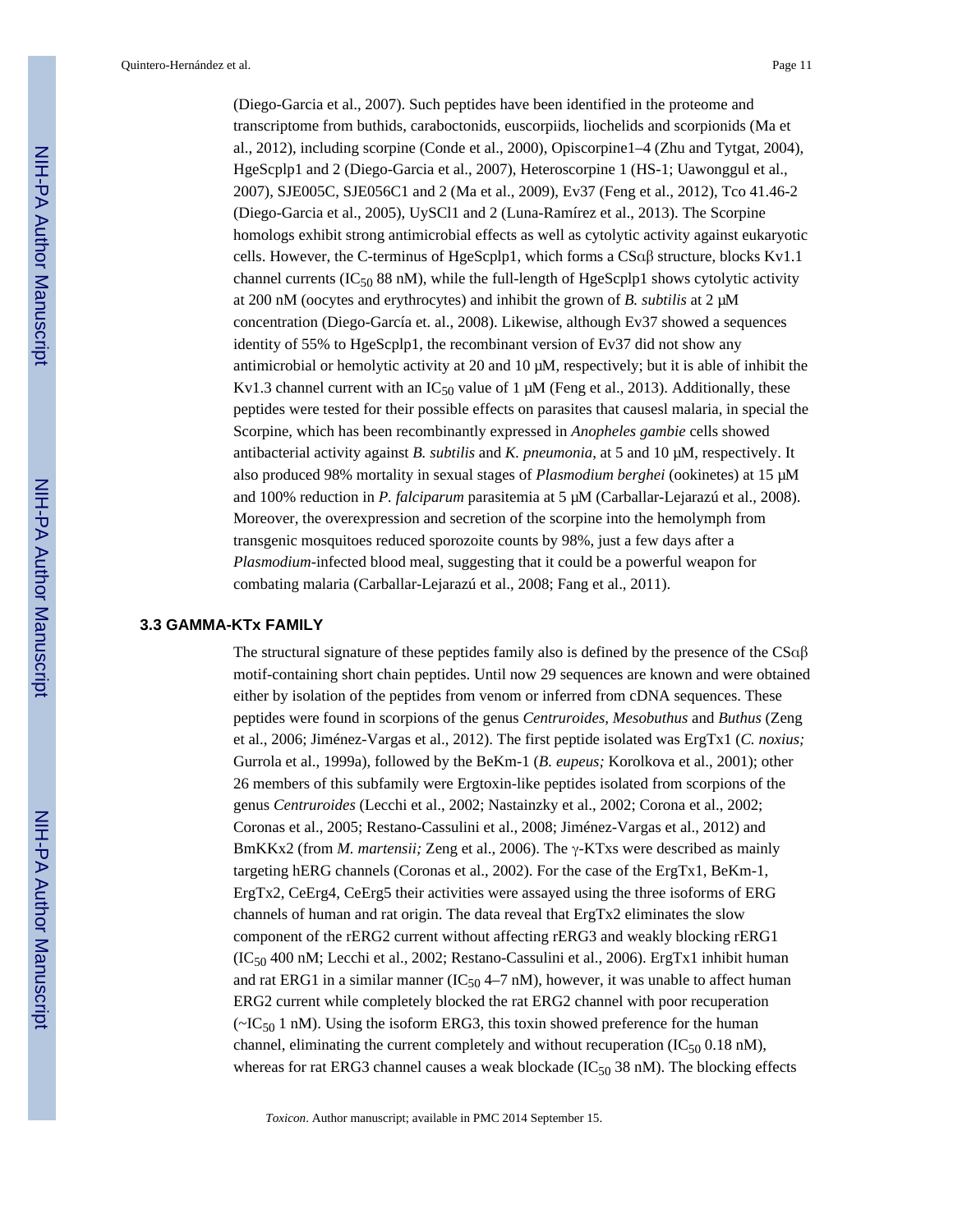of CeErg4 and CeErg5 on ERG channels of human and rats are similar to ErgTx1 ( $(IC_{50}$ 9– 13 nM). BeKm-1 discriminates well within the three rat channels, with  $K_D$  values in the range 1.5 – 757 nM. Contrary to the human channels, the effects on ERG1 and ERG3 are similar, but on ERG2 channel the effect is weaker (Jiménez-Vargas et al., 2012). The HERG channels are associated in the cell cycle and proliferation of several cancers, therefore the use of specific blockers of the channel could inhibit the proliferation of tumor cells. For example, toxin ErgTx1 was shown to inhibit the proliferatin of ovarian cancer cells (SK-OV-3) when used at concentration of 100 nM, but it was not effective on breast cancer cells using up to 300 nM concentration (Asher et al., 2011).

# **3.4. KAPPA-KTx FAMILY**

The  $\kappa$ -KTx toxins are formed by two parallel  $\alpha$ -helices linked by two disulfide bridges CSαα. Eighteen sequences were identified by transcriptomic and proteomic analysis ([http://](http://www.uniprot.org/docs/scorpktx) [www.uniprot.org/docs/scorpktx](http://www.uniprot.org/docs/scorpktx)). The peptides characterized were isolated from venoms of *H. fulvipes (*κ-Hefutoxin 1 and 2), *H. spinifer* (κ-KTx1.3, HeTx203, HeTx204)*, O. madagascariensis* (OmTx1, 2, 3 and 4) and *O. cayaporum* (OcyC8 and OcyC9; Camargos et al., 2011; Chen et al., 2012). The κ-KTx toxins were subdivided in four sub-families: κ-KTx1, 2, 3 and 4. In the κ-KTx1, the first peptide characterized was κ-Hefutoxin 1 (κ-KTx1.1) that blocks Kv1.2 and 1.3 channels currents with an IC<sub>50</sub> values of 150 and 40  $\mu$ M, respectively. Apparently their interaction with voltage-gated  $K^+$  channels is similar to  $\alpha$ -KTx toxins, consisting of the presence of the a Lys and a hydrophobic residue (mostly Phe or Tyr), that are fully exposed from a flat surfaces and interact with the channel (Srinivasan et al., 2002). Subsequently, the peptide  $\kappa$ -KTx1.3 was isolated and shown to have 60% identity with the  $\kappa$ -KTx1, and had blocking activity on Kv1.1, 1.2 and 1.3 channels (Nirthanan et al., 2005). The κ-KTx2 subfamily is composed by the Om-Toxins (κ-KTx2.1, 2.2, 2.3 and 2.4), OcyC8, OcyC9, HeTx203 and HeTx204. This subfamily shows 20% identity with respect to κ-KTx1; among themselves the identity is in the order of 60%. The κ-KTx2.3 induces a 70% reduction of K+ currents in Kv1.3 channels at 500 μM (Chagot et al., 2005). OcyC8 ( $\kappa$ -KTx2.5) inhibits the K<sup>+</sup> currents of the Kv1.1 and Kv1.4 channels showing IC<sub>50</sub> values of 217 and 71, respectively (Camargos et al., 2011). The peptide HeTx204 reduces 35 and 45 % of the K<sup>+</sup> current of the Kv 1.3 and KCNQ1 channels at the concentration of 1 and 10 μM, respectively, whereas peptide HeTx203 alone reduces the  $K^+$ current of the KCNQ1 channel by about 18% at 10 μM (Chen et al., 2012).

# **4. Ca++RELEASE-CHANNEL SPECIFIC PEPTIDES (CALCINS)**

Calcium channels have been classified into various subfamilies including: voltage-gated channels, voltage-independent channels and ligand-activated channels. Ligand-activated channels in turn include the ryanodine receptors (RyRs). Ryanodine receptors release calcium from the intracellular stores located in the endo/sarcoplasmic reticulum. Different isoforms of ryanodine-sensitive calcium channels designated as RyR1, RyR2 and RyR3 are found. In mammals RyR1 is expressed predominantly in skeletal muscle while RyR2 is expressed predominantly in cardiac muscle. RyR3 appears to be localized in brain smooth muscle and epithelial cells; although low levels of expression of RyR1 and RyR2 are also found in some of these tissues. The RyRs are activated by calcium or by an allosteric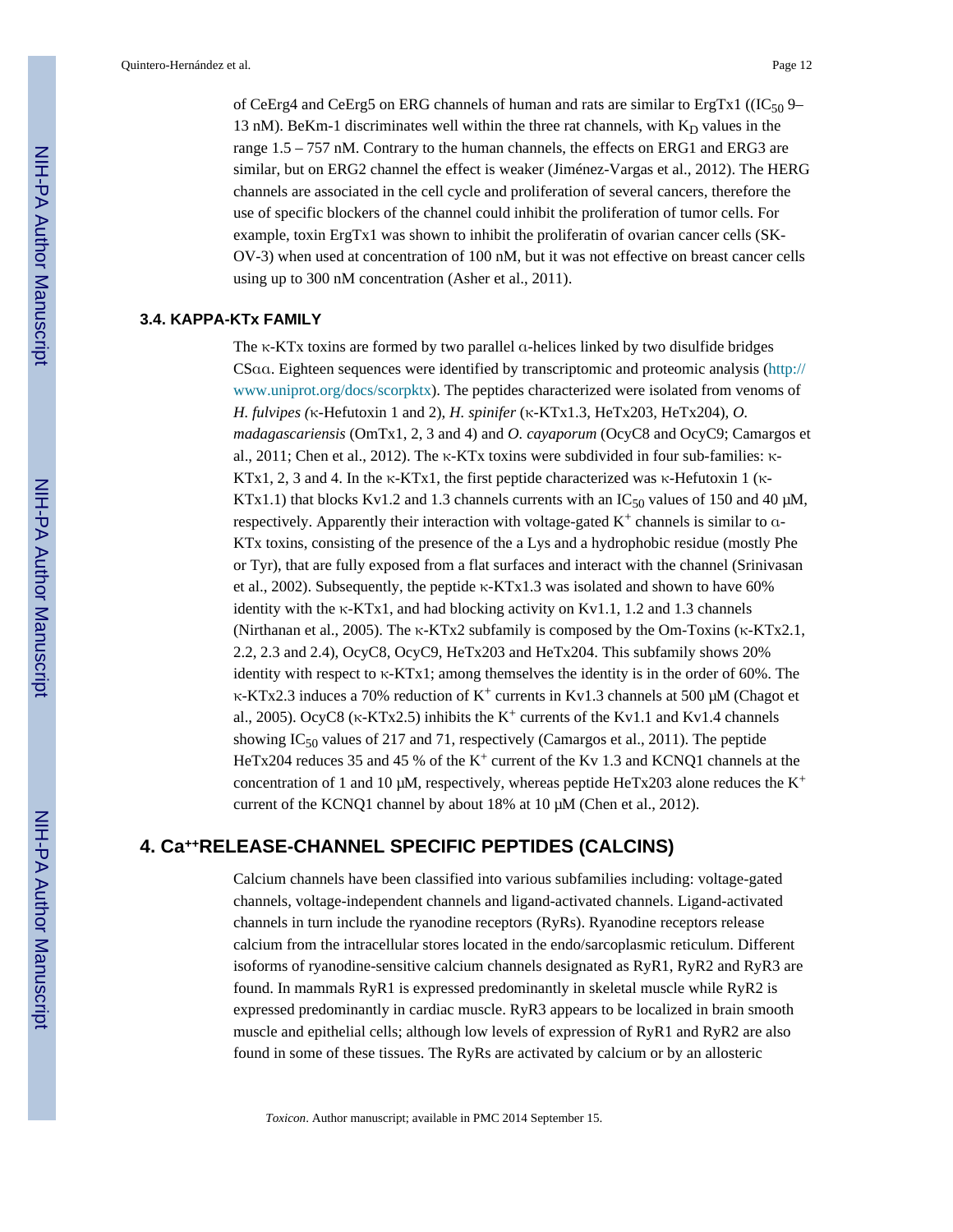coupling to the L type calcium channel called the dihydropyridine receptor (DHPR) (Frazini-Armstrong and Protasi, 1997). This receptor has a cytoplasmic loop of 138 amino acids between repeats II and III of alpha 1 subunit which interacts with a region from the ryanodine receptor (Leong and MacLennan, 1998, Kimlicka and Van Petegem, 2011, Van Petegem F. 2012).

Small amounts of specific natural ligands, besides ryanodine, that bind to the RyRs have been characterized. These ligands have been found in scorpion venoms which have become a very helpful tool in the study of ionic channels (see reviews Possani et al., 1999, Rodríguez de la Vega and Possani, 2004, Rodríguez de la Vega and Possani, 2005 and Gurevitz, 2012). The first peptides known to have activity over the ryanodine receptor were found in the venom of the scorpion *Buthotus hottentota*. A peptide fraction of 4–7 KD increases the binding of  $[3H]$  ryanodine and induces a subconductance state in the skeletal muscle's RyRs (Valdivia et al., 1991). In the venom of the scorpion *Buthotus judaicus,* a peptide of 11 KD, named ryanotoxin, was found. Such peptide increases the release of  $Ca^{2+}$ from the sarcoplasmic reticulum vesicles inducing the subconductance state of RyRs (Morrisette et al., 1996). Two other peptides were also found in *Buthotus judaicus* scorpion's venom; they both have 28 amino acids and are named BjtX-1 and BjtX-2 respectively. They both increase the binding of  $\lceil \frac{3}{2}H \rceil$  ryanodine in sarcoplasmic reticulum membranes of skeletal muscle but do not have any effect in liver or cardiac microsomes (Zhu et al., 2004). In the scorpion *Butus martensis* Krash's venom two peptides of 66 amino acids each one have been reported: toxins Bmk-AS and Bmk-AS-1, which significantly stimulate the binding of ryanodine to the RyR in rabbit skeletal muscle (Ji et al., 1997). The imperatoxins (IpTxi and IpTxa), both peptides of 15 KD and 3.7 KD respectively, were the first peptides reported to have a high affinity for the RyR. They receive their name from the scorpion *Pandinus imperator* whose venom yielded those toxins (Valdivia et al., 1992). The IpTxi is a heterodimeric protein that has phospholipase A2 activity which indirectly inhibits the skeletal and cardiac RyR; the inhibitory mechanism involves the fatty acids released from phospholipid hydrolysis caused by the toxin's activity (Zamudio et al., 1997). Imperatoxin A (IpTxa) selectively increases the binding of  $\beta$ H]ryanodine to the skeletal but not the cardiac RyR with a Kd ~6nM (El-Hayek et al., 1995b).

#### **4.1. IMPERATOXIN A (IpTxa): STRUCTURE - FUNCTION RELATIONSHIP**

Imperatoxin A was shown to be an agonist with high affinity for RyR1 (El-Hayek et al., 1995b, Valdivia et al., 1992). Nanomolar concentrations of IpTxa increase the binding of [<sup>3</sup>H]ryanodine and induce a fast release of calcium from sarcoplasmic reticulum vesicles. More recent studies show that IpTxa prolongs the lifetime of the  $Ca^{2+}$  sparks in frog skeletal muscle (Shtifman et al., 2000, Gonzalez et al., 2000) and significantly increases the amplitude and rate of  $Ca^{2+}$  release in developing skeletal muscle (Nabhani et al., 2002). In single channel recordings, IpTxa stabilizes prolonged subconductance states in RyRs of skeletal and cardiac muscle, having 43 and 28% of the channel's conductance at the holding potentials of -40 and +40 mV, respectively (Trypathy et al., 1998).

IpTxa is a basic peptide of 33 amino acids stabilized by three disulfide bridges with a molecular weight of 3759 Da. This toxin has peculiar structural properties, since it does not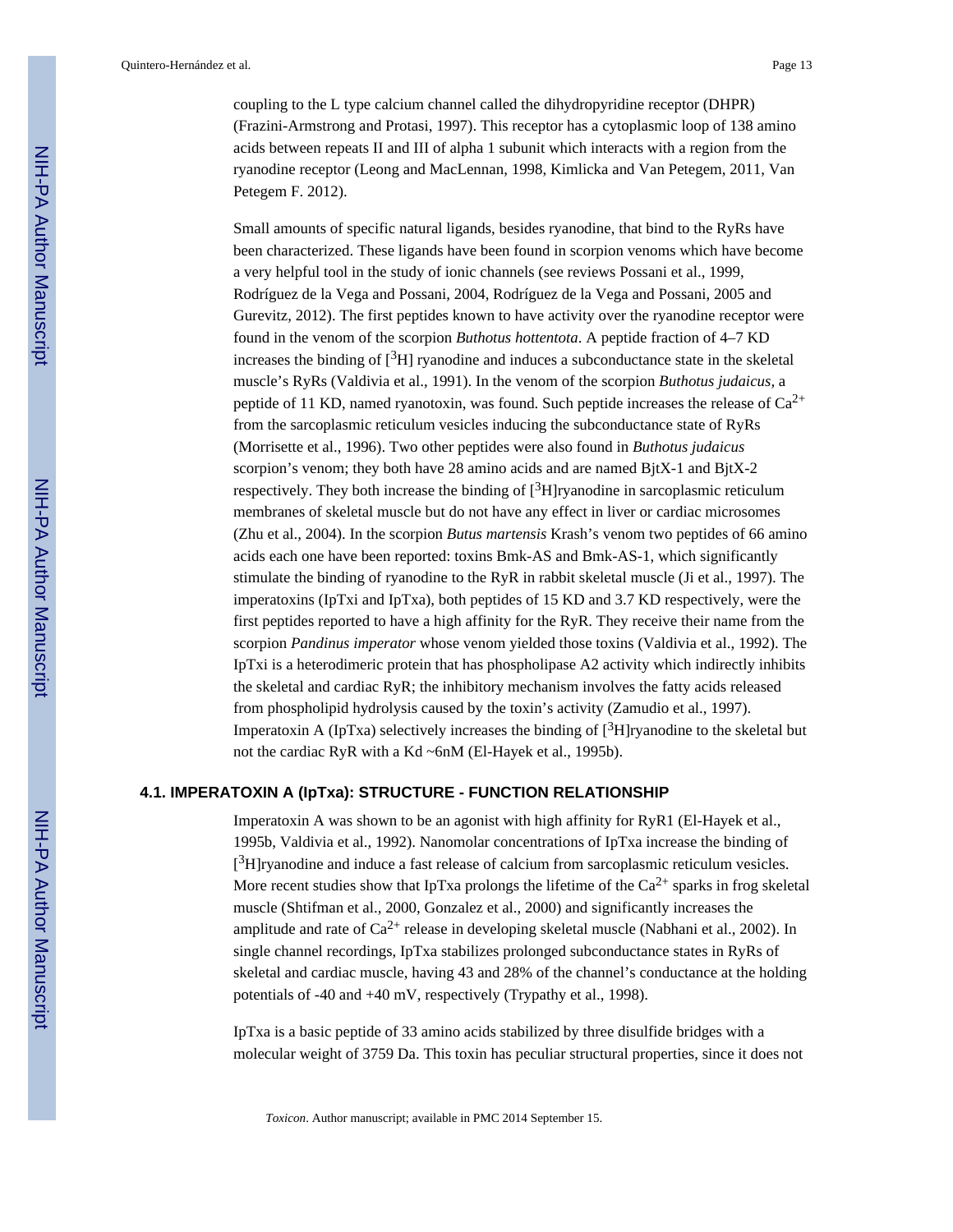possess any of the consensus motifs reported for other scorpion toxins (Bontems et al., 1991, Bonmatin et al., 1992); this means that they do not fold as the alpha/beta conformation typically found in the toxins that affect the potassium, sodium, and chloride channels (Miller C. 1995, Darbon H. 1999). Instead, the cysteines form a structural motif that belongs to the conformation known as 'inhibitor cysteine knot' which is found in toxins acting on voltage dependent calcium channels, such as spider and sea snail toxins μ-agatoxins and ωconotoxins respectively (Narasimhan et al., 1994, Pallaghy et al., 1994).

The molecular structure of IpTxa (Lee et al., 2004) consists of two antiparallel β strands connected by four reverse chains (Figure 3). Both β strands are formed by the residues K20-R23 (β strand I) and K30-R33 (β strand II). The first reverse chain is formed by the residues P5-K8, which forms a β turn type IV. The second and third reverse chains are formed by the residues D13–D15 and C16-K19 and form a 3<sub>10</sub> helical turn and a type 1 β turn respectively. These two structures are found inside the loop between the first turn and the first  $\beta$  strand. The last reverse turn is between the residues R24 and E29 and serves to reverse the backbone between  $\beta$  strands I and II, this loop is ill-defined and presents the highest grade of structural disorder (Lee et al., 2004).

The domain inside the II-III loop of the DHPR that is essential for the activity of the RyR1 has been found in the region between T671 and L690 and has been denominated peptide A (El-Hayek et al., 1995a, El-Hayek and Ikemoto 1998, Bannister et al., 2009). The mechanism by which peptide A alters the RyR function has not been entirely defined. Even though the exact role of this region of the DHPR in the activation of RyR is debated, (El-Hayek and Ikemoto 1998, Proenza et al., 2000, Ahern et al., 2001, Cui et al 2009) the binding of this peptide to RyR1 has been demonstrated (Gurrola et al., 1999b, Dulhunty et al., 2004, Casarotto et al., 2001, Green et al., 2003, Porta et al., 2009).

It has been proposed that IpTxa mimics the action of peptide A, based in the similar properties of activation of the RyR1, probably through a common effector site, that consists of a grouping of basic amino acid residues (KKCKRR) in the positions 19–24 of the IpTxa and in the positions 681–685 (RKRRK) in peptide A (Gurrola et al., 1999b, Porta et al., 2008). Mutations within these regions in the IpTxa and peptide A, indicate that the basic amino acids followed by a hydroxylated amino acid, (T26 for IpTxa and S687 for peptide A) form a crucial domain necessary for the binding of both peptides to RyR.

Through a series of experiments using a group of IpTxa analogues where every amino acid was substituted by alanine (alanine-scanning) Lee *et al* found that the residues responsible for the activation of the RyR1 are located in the C-terminal region and correspond to R24, R31 and R33 as well as to K22 and R23. They also show that the Leucine found in position 7 plays a very important role, since it functions as a point of hydrophobic interaction with the RyR. Mutations of some acidic residues (e.g., D2, D13, and E29) also reduced the effects of the toxin on channel modification. These results suggest that the charged amino acid distributed on the surface of IpTxa contribute to the stimulatory action of the toxin and to its interaction with RyR1 (Seo et al., 2011)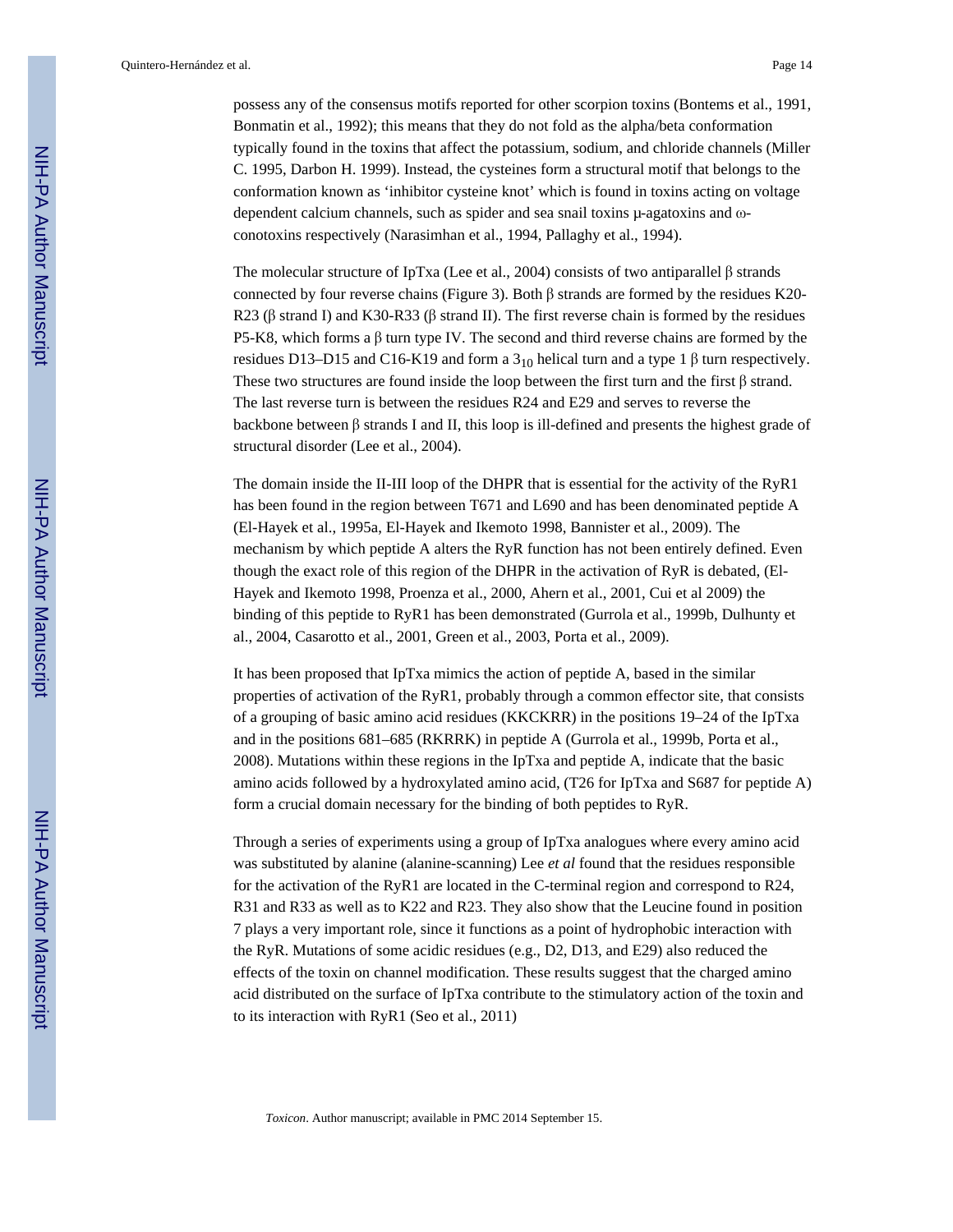# **4.3 SPECIFICITY AND STOICHIOMETRY OF IMPERATOXIN A**

IpTxa increases the binding of  $\beta$ H]ryanodine in RyR1 but not in the RyR2, even though it induces the appearance of subconductance states in both types of receptors (El-Hayek et al., 1995b, Trypathy et al., 1998). IpTxa stimulates the binding of  $[3H]$ ryanodine to RyR3 even though this response is smaller than that observed in RyR1 and induces the appearance of substates in RyR3 similar to those induced in RyR1 and RyR2 channels (Simeoni et al., 2001).

At least three separate effects of IpTxa over the cardiac and skeletal receptor have been reported. They can be distinguished by their affinity, their reversibility and by their ability to compete with peptide A. Dulhunty *et al* show that peptide A competes with IpTxa for a site of high affinity that activates the channel, however, peptide A does not prevent the characteristic substates induced by the toxin from happening. These results suggest that at least a common binding site as well as an independent binding site exist for both the IpTxa and peptide A (Dulhunty et al., 2004).

Studies in fibers of frog skeletal muscle led us to conclude that one molecule of IpTxa interact with one RyR during the induction of the long events of calcium release (Shtifman et al., 2000). Nevertheless,  $[3H]$ ryanodine binding (Gurrola et al., 1999b) and electronic microscopy (Samso et al., 1999) experiments indicate a binding stoichiometry of four molecules of IpTxa per RyR channel, that is one IpTxa per RyR monomer. So it is possible that the binding of IpTxa to one of the four possible sites could be enough to activate the channel. Since the mean open time of the events induced by the toxin is independent from the concentration of the toxin, it is possible that the binding of more than one molecule of the toxin will not alter the conductance control of the first toxin molecule (Shtifman et al., 2000).

### **4.4. OTHER CALCINS**

Maurocalcin (MCa), a peptide of 33 amino acids purified from the venom of the scorpion *Scorpio maurus palmatus,* shares 82% sequence identity with IpTxa (Fajloun et al., 2000). As expected from the high grade of sequence similarity, both toxins present a very closely related 3D structure. The 3D structure of MCa shows that it consists of three β strands and four reverse chains (Mosbah et al., 2000). The 3D structure also shows a surface made up of basic residues (K20-R24) with an opposite surface constituted of acidic residues (E12, D15 and E29) which is also noticed in the outline of IpTxa surfaces. The main structural differences between IpTxa and MCa are found near the amino terminal region, where MCa forms an additional peripheral β strand (residues 9 to 11) that participates in the β sheet formed by the triple β strand.

As performed with IpTxa, Esteve *et al*, conducted experiments using synthetic analogues of MCa. They identified the R24 as an amino acid crucial for the toxin's activity. The replacement of the R24 with Alanine produces a complete loss in the toxin's activity. The loss of activity of this analogue is due to the fact that it is not able to bind to the RyR. Other synthetic analogues (K8A, K19A, K20A, K22A, R23A, and T26A) maintain effects similar to those of the native toxin albeit with reduced capacity; therefore, the changed residues in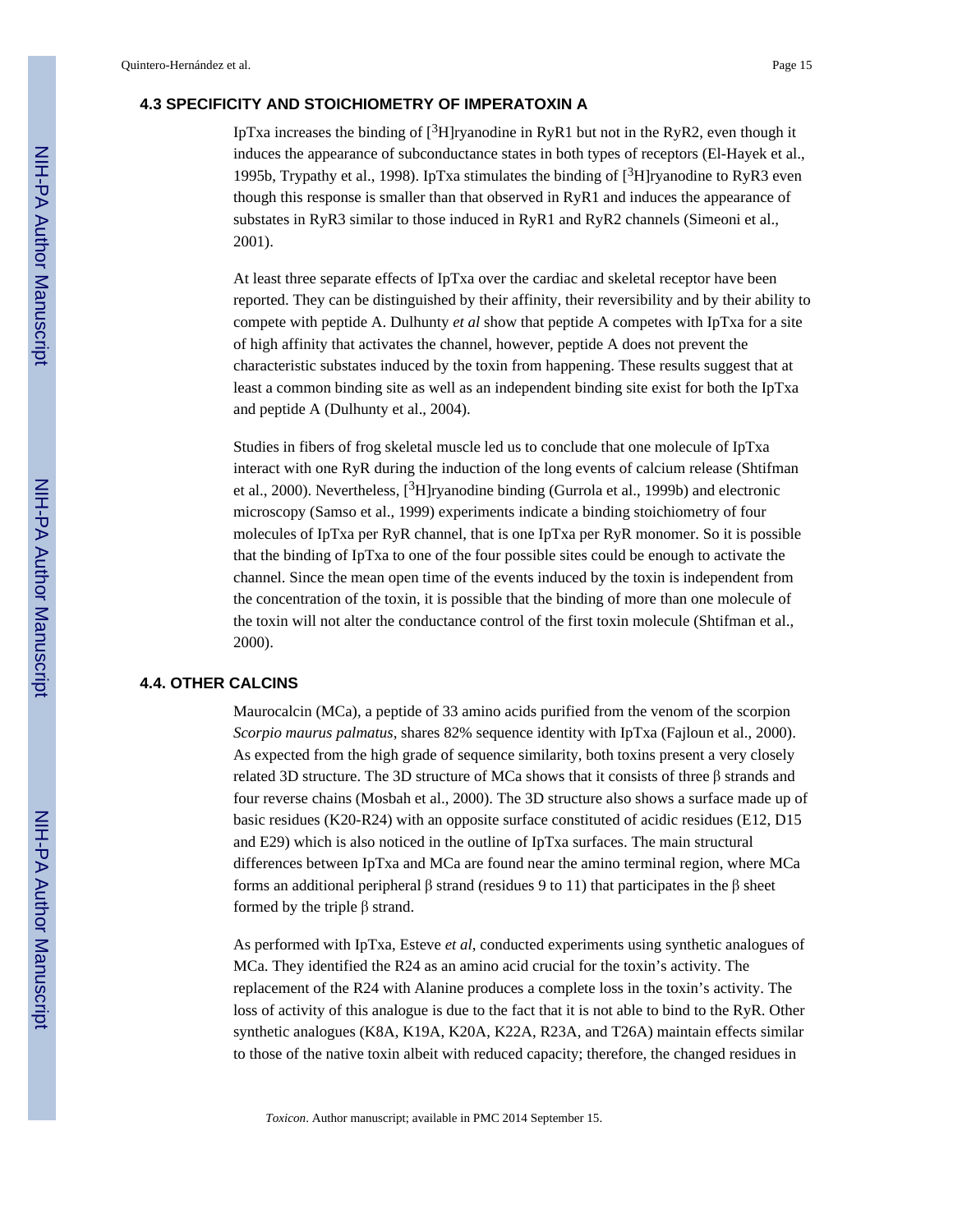these analogues do not appear crucial for the binding of MCa to the RyR1 (Esteve et al., 2003).

Hemicalcin (HCa) was purified from the venom of the Iranian scorpion *Hemiscorpus lepturus.* It is a highly basic 33-amino-acid peptide that is cross-linked by three disulfide bridges. It shares approximately 90% sequence identity with MCa and 88% with IpTxa. Like these two related toxins, HCa also shares sequence similarity with peptide A.

A common binding site on RyR1 that can bind to peptide A as well as to MCa indicates that the binding site of these toxins on RyR1 involves the region of identity between peptide A and the toxins (Altafaj et al., 2005). The molecular model of HCa suggests that it also possesses a highly basic domain that presents the same surface orientation as seen in IpTx A and MCa. HCa stimulates [ $3H$ ]ryanodine binding to RyR1 and produces Ca<sup>2+</sup> release from SR vesicles. In single channel experiments the peptide induces an increase in open probability (Po) and, at higher concentrations, stabilizes a prolonged subconductance state of RyR1. These results show that the activity of HCa on RyR1 is similar to those observed with IpTxa and MCa, indicating that these toxins have similar mechanisms of action on RyR1 (Shahbazzadeh et al., 2007).

Hadrucalcin (HdCa) was isolated from the venom of *Hadrurus gertschi*. This toxin shares 68% and 78% sequence identity with IpTxa and MCa, respectively. Furthermore, the sequence of HdCa contains a Serine instead of a Lysine in a region previously shown to be critical for the affinity of the toxin-RyR interaction (Lee et al, 2004, Mabrouk et al., 2007) and the globular structure of the toxin was considerably less amphipathic than in other calcins. Despite these differences, HdCa was found to enhance the binding of  $[{}^{3}H]$ ryanodine to RyR1 with an ED<sub>50</sub> of ~37nM: only slightly higher than IpTxa (10 nM) and MCa (25 nM), but lower than HCa (71 nM; Schwartz et al., 2009).

In single channel studies HdCa induced the prolonged subconductance state that has become a distinctive characteristic of the calcin family. The amplitude of the subconductance state constituted 35% of the total conductance in RyR1 similar to HCa  $(38%)$  and IpTxa  $(25–$ 30%), and slightly lower than MCa (~50%). However in cardiac single channels the response was quite different; in those channels the amplitude of the subconductance state was ~50% of the total conductance, making HdCa the first calcin known to induce subconductance states of differing amplitude in the skeletal and cardiac RyR isoforms (Schwartz et al., 2009).

Other calcins, such as Opicalcin 1 and 2 have been deduced from a nucleotide sequence of venom libraries. Those calcins belong to scorpion *Opistophthalmus carinatus'*s venom (Zhu et al., 2003) but have not yet been purified nor tested for biological activity. Inferences based in their sequences are therefore provisional and await experimental confirmation.

## **4.5. CALCINS AS CELL-PENETRATING PEPTIDES**

It is known that charged peptidic toxins are not capable of crossing the plasmatic membrane, and because of this, they are not known to have intracellular targets. Nevertheless, calcins are extremely basic peptides, they possess a net charge of +7 at physiological pH and, like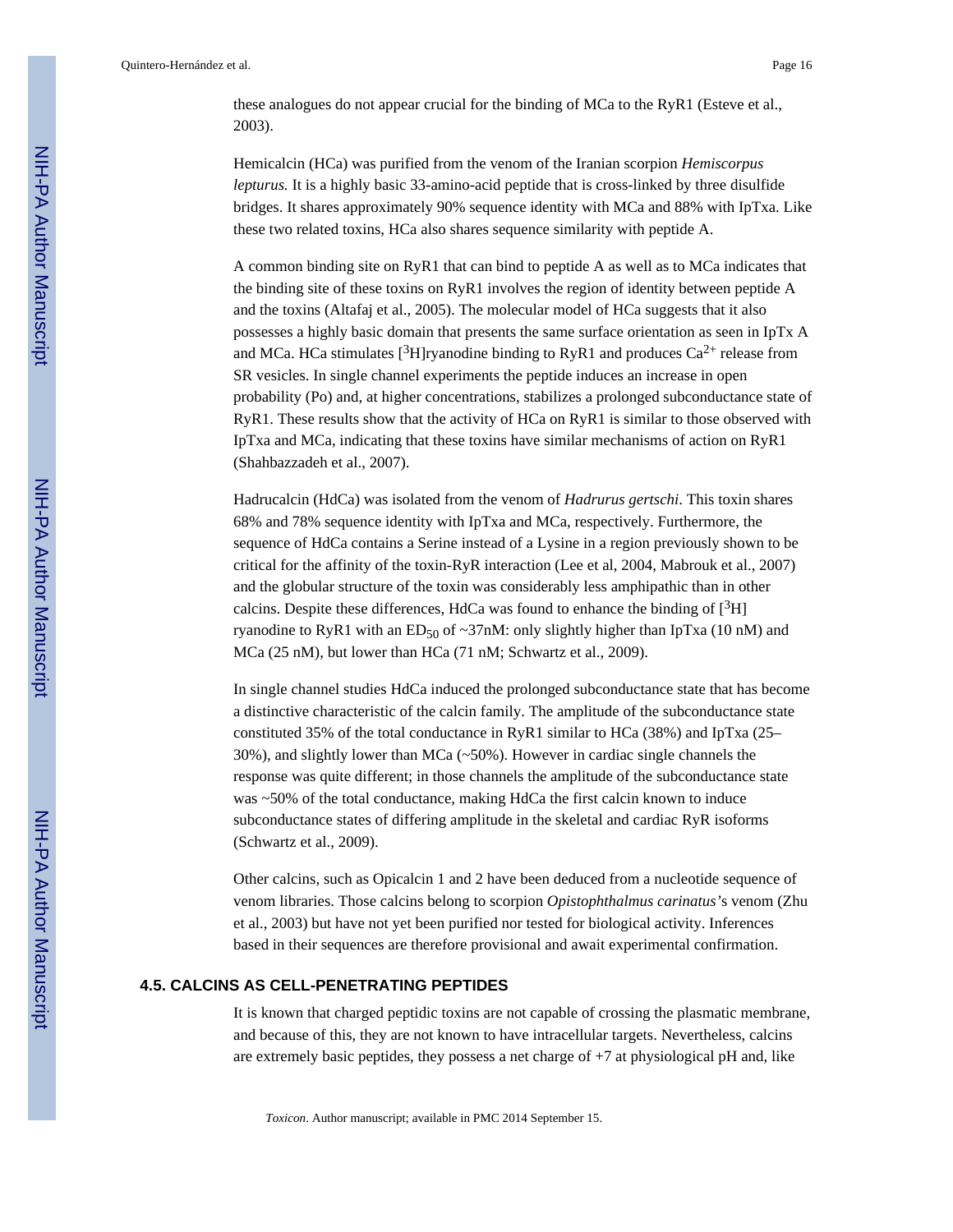classical cell-penetrating peptides, and these properties make them good candidates to permeate the membrane (Philippe et al., 2003, Lindgren et al., 2000). It is also known that the highly basic peptides translocate to the cytosol by locally perturbing the integrity of the lipidic bilayer (Mabrouk et al., 1991). This crossing through the membrane could be the result of the interaction of the positive charges of the basic residues with the negatively charged polar heads of fatty acids of the plasmatic membrane.

It has been shown that MCa is able to induce intracellular calcium release in intact myotubes in the absence of external calcium, demonstrating that the increased citoplasmatic calcium concentration is due to the calcium release from the internal stores by the action of MCa (Esteve et al., 2003). Esteve *et al* labeled MCa with biotin, coupled it to fluorescent streptavidine and showed that the entire complex could translocate across the membrane of CHO cells (Esteve et al., 2005).

It has been demonstrated that IpTxa, both in its native state and as a fluorescent derivative (Alexa-IpTxa), has the ability to cross the plasma membrane of intact cardiomyocytes to modulate RyRs, its intracellular target. The penetration of native IpTxa into living, isolated cardiomyocytes is fast (few seconds) and functionally consequential, as assessed by the visualization of  $[Ca^{2+}]$ <sub>i</sub> transients when perfused directly with IpTxa. Permeation of Alexa-IpTxa on the other hand is slower (minutes), possibly due to the insertion of the membraneimpermeable fluorophore. These results demonstrate that IpTxa is capable of crossing cell membranes to alter the release of  $Ca^{2+}$  in vivo, and has the ability to carry a large, membrane-impermeable cargo across the plasma membrane (Gurrola et al., 2010).

Perfusion of HdCa onto the surface of *intact* cardiomyocytes dramatically modified the amplitude of the  $[Ca^{2+}]$ <sub>i</sub> transient, initially increasing its amplitude and later producing a lower steady state with spontaneous  $Ca^{2+}$  release. The initial effect had a rapid onset (~2 s) and was the best indicator that the peptide penetrates the plasmatic membrane of cardiomyocytes with remarkably rapid kinetics. (Schwartz et al., 2009).

# **5. GENERAL CONCLUSIONS**

In this communication, we reviewed three different types of toxic peptides isolated from scorpion venoms, or assumed to be present in their venoms by cloning genes of venomous glands. The peptides specific for  $Na^+$ -channels are the most important for their medical relevance. They are the ones that recognize mammalian  $Na<sup>+</sup>$ -channels and can produce an anomalous depolarization of excitable cells. The known number of these peptides is in excess of 300. There are two principal types of physiological effects that these peptides can produce: either prolonging the action potential or making the channels to open at lower voltage. These effects are responsible for a series of intoxication symptoms in animals, including man. If not treated on time can cause fatality of the affected subject. The  $K^+$ channel specific peptides are also important for their participation in many of the intoxication symptoms, because they are blockers of potassium permeability. Although not so important as life threatening, they certainly produce discomfort and cause electrophysiological problems to the affect subject. The amount of the known K+-channels is in excess of 140.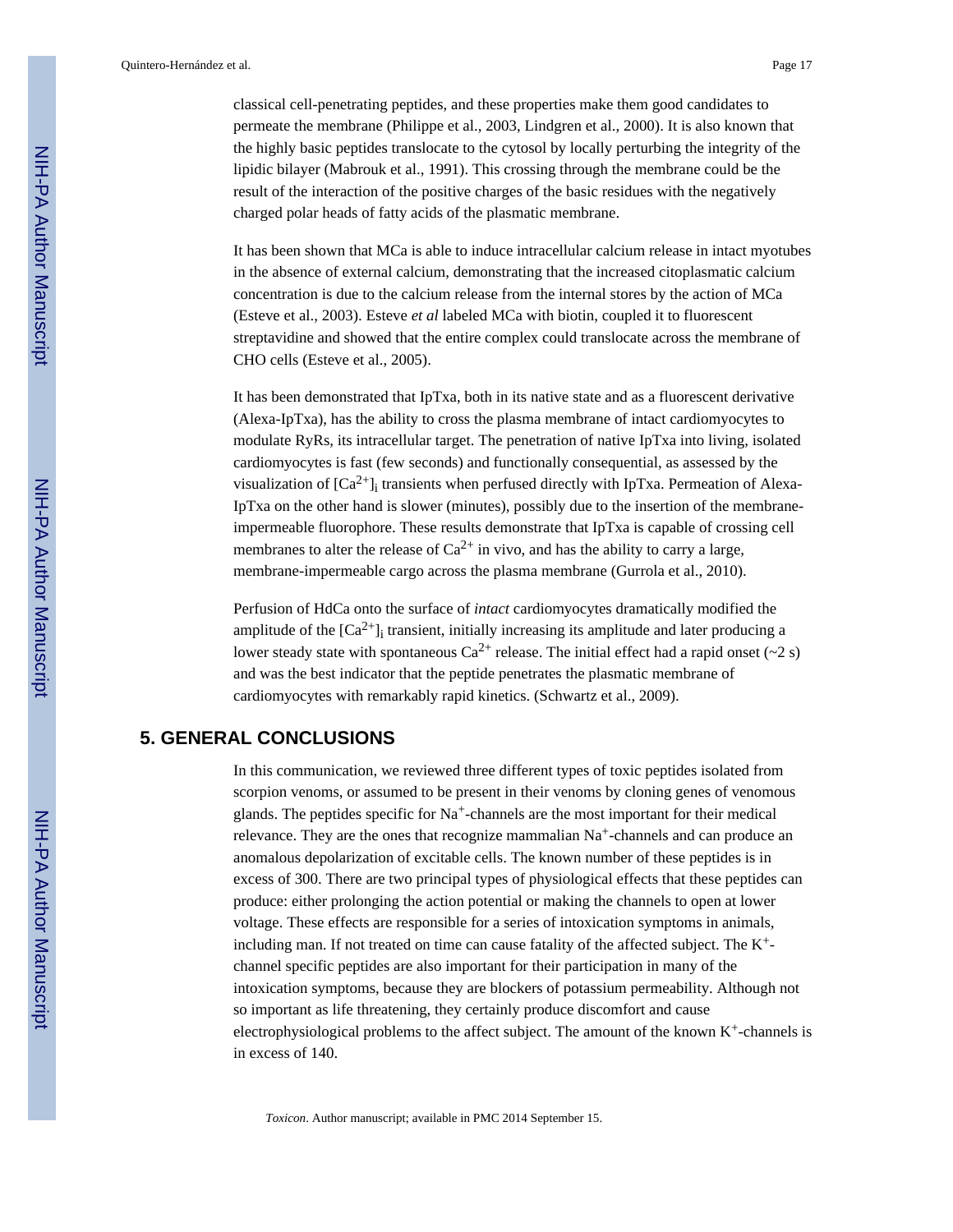Finally the calcins are a family of peptide toxins isolated from the venom of scorpions, including Imperatoxin, Maurocalcin, Hemicalcin, Hadrucalcin and Opicalcin 1 and 2, capable or recognizing  $Ca^{++}$ -channels. Three of the calcins have been shown to translocate across cell membranes to directly interact with ryanodine receptors, making the calcins attractive candidates for novel drug design.

To counteract the deleterious effects of these peptides, specific anti-venoms have been prepared, mainly using horses for production of immunoglobulins that can neutralize the toxicity of these three types of different peptides found in scorpion venoms.

# **Acknowledgments**

The authors hold a National Institutes of Health grant (RO1-HL108175). Partial support came also from grant *Dirección General de Asuntos del Personal Academico* of UNAM, grant number IN-200113 to LDP.

### **References**

- Abdel-Mottaleb Y, Vandendriessche T, Clynen E, Landuyt B, Jalali Vatanpour H, et al. OdK2, a Kv1.3 channel-selective toxin from the venom Iranian scorpion *Odonthobuthus doriae*. Toxicon. 2008; 51:1424–30. [PubMed: 18471844] Acta Trop. 107:71–79.
- Ahern CA, Bhattacharya D, Mortenson L, Coronado R. A component of excitation-contraction coupling triggered in the absence of the T671-L690 and L720-Q765 regions of the II-III loop of the dehydropyridine receptor alpha(ls) pore subunit. Biophys J. 2001; 81(6):3294–307. [PubMed: 11720993]
- Almeida DD, Scortecci KC, Kobashi LS, ALF, Medeiros SR, Silva-Junior AA, De Junqueira-de-Azevedo I, de Fernandes-Pedrosa MF. Profiling the resting venom gland of the scorpion *Tityus stigmurus* through a transcriptomic survey. BioMed Central. 2012; 13:362.
- Almeida DD, Torres TM, Barbosa EG, Lima JPMS, Fernandes-Pedrosa MF. Molecular approaches for structural characterization of a new potassium channel blocker from *Tityus stigmurus* venom: cDNA cloning, homology modeling, dynamic simulations and docking. Biochemical and Biophysical Research Communications. 2013; 430:113–118. [PubMed: 23200836]
- Altafaj X, Cheng E, Estève E, Urbani J, Grunwald D, Sabatier J-M, Coronado R, De Waard M, Ronjat M. Maurocalcine and domain A of the II–III loop of the dihydroprydine receptor  $Ca<sub>v</sub>1.1$  subunit share common binding sites on the skeletal ryanodine receptor. J Biol Chem. 2005; 280:4013–4016. [PubMed: 15591063]
- Andreotti N, di Luccio E, Sampieri F, De Waard M, Sabatier JM. Molecular modeling and docking simulations of scorpion toxins and related analogs on human SKCa2 and SKCa3 channels. Peptides. 2005; 26:1095–1108. [PubMed: 15949626]
- Asher V, Warren A, Shaw R, Sowtere H, Bali A, Khan R. The role of Eag and HERG channels in cell proliferation and apoptotic cell death in SK-OV-3 ovarian cancer cell line. Cancer Cell International. 2011; 11(6):1–7. [PubMed: 21214935]
- Babin DR, Watt DD, Goos SM, Mlejnek RV. Amino acid sequence of neurotoxin I from *Centruroides sculpturatus* Ewing. Arch Biochem Biophys. 1975; 166:125–134. [PubMed: 1122130]
- Bannister RA, Papadopoulos S, Haarmann CS, Beam KG. Effects of inserting fluorescent proteins into the alpha1S II-III loop: insights into excitation-contraction coupling. J Gen Physiol. 2009; 134(1): 35–51. [PubMed: 19564426]
- Batista CV, Román-González SA, Salas-Castillo SP, Zamudio FZ, Gómez-Lagunas F, Possani LD. Proteomic analysis of the venom from the scorpion *Tityus stigmurus*: biochemical and physiological comparison with other Tityus species. Comp Biochem Physiol C Toxicol Pharmacol. 2007; 146:147–157. [PubMed: 17270501]
- Bergeron ZL, Bingham JP. Scorpion Toxins Specific for Potassium (K+) Channels: A Historical Overview of Peptide Bioengineering. Toxins. 2012; 4:1082–1119. [PubMed: 23202307]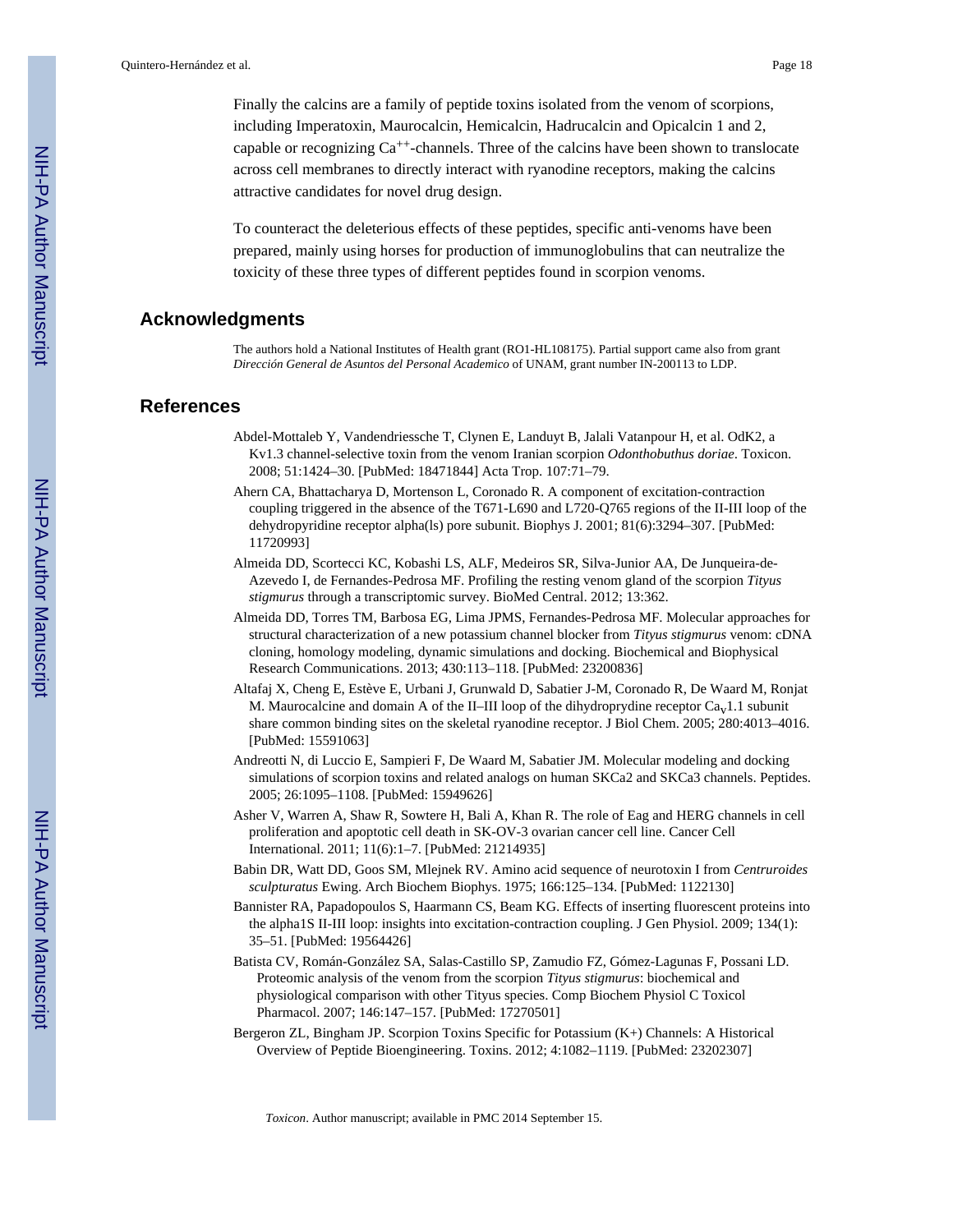- Bonmatin JM, Bonnat JL, Gallet X, Vovelle F, Ptak M, Reichhart JM, Hoffmann JA, Keppi E, Legrain M, Achstetter T. Two-dimensional 1H NMR study of recombinant insect defensin A in water: resonance assignments, secondary structure and global folding. J Biomol NMR. 1992; 2(3):235– 56. [PubMed: 1392568]
- Bontems F, Roumestand C, Gilquin B, Menez A, Toma F. Refined structure of charybdotoxin: common motifs in scorpion toxins and insect defensins. Science. 1991; 254(5037):1521–3. [PubMed: 1720574]
- Borchani L, Stankiewicz M, Kopeyan C, Mansuelle P, Kharrat R, Cestèle S, Karoui H, Rochat H, Pelhate M, El Ayeb M. Purification, structure and activity of three insect toxins from *Buthus occitanus tunetanus* venom. Toxicon. 1997; 35:365–382. [PubMed: 9080593]
- Bosmans F, Tytgat J. Voltage-gated sodium channel modulation by scorpion α-toxins. Toxicon. 2007; 49:142–158. [PubMed: 17087986]
- Caliskan F, Quintero-Hernández V, Restano-Cassulini R, Batista CV, Zamudio FZ, Coronas FI, Possani LD. Turkish scorpion *Buthacus macrocentrus*: general characterization of the venom and description of Bu1, a potent mammalian Na+-channel α-toxin. Toxicon. 2012; 59:408–415. [PubMed: 22245624]
- Caliskan F, Quintero-Hernández V, Restano-Cassulini R, Coronas-Valderrama FI, Corzo G, Possani LD. Molecular cloning and biochemical characterization of the first Na(+)-channel α-type toxin peptide (Acra4) from *Androctonus crassicauda* scorpion venom. Biochimie. 2013 In press.
- Camargos TS, Restano-Cassulini R, Possani LD, Peigneur S, Tytgat J, Schwartz CA, Alves EMC, de Freitas SM, Schwartz EF. The new kappa-KTx 2.5 from the scorpion *Opisthacanthus cayaporum*. Peptides. 2011; 32:1509–1517. [PubMed: 21624408]
- Cao Z, Xian F, Peng F, Jiang D, Mao X, Liu H, Li W, Hu D, Wang T. Expression, purification and functional characterization of a recombinant scorpion venom peptide BmTXKbeta. Peptides. 2003; 24:187–192. [PubMed: 12668201]
- Carballar-Lejarazú R, Rodríguez MH, de la Cruz Hernández-Hernández F, Ramos-Castañeda J, Possani LD, Zurita-Ortega M, Reynaud-Garza E, Hernández-Rivas R, Loukeris T, Lycett G, Lanz-Mendoza H. Recombinant scorpine: a multifunctional antimicrobial peptide with activity against different pathogens. Cell Mol Life Sci. 2008; 65:3081–3092. [PubMed: 18726072]
- Casarotto MG, Gibson F, Pace SM, Curtis SM, Mulcair M, Dulhunty AF. A structural requirement for activation of skeletal ryanodine receptors by peptides of the dihydropyridine receptor II-III loop. J Biol Chem. 2001; 275(16):11631–11637. [PubMed: 10766780]
- Catterall WA. Binding of scorpion toxin to receptor sites associated with sodium channels in frog muscle. Correlation of voltage-dependent binding with activation. J Gen Physiol. 1979; 74:375– 391. [PubMed: 479827]
- Catterall WA. Cellular and molecular biology of voltage-gated sodium channels. Physiol Rev. 1992; 72:S15–S48. [PubMed: 1332090]
- Catterall WA. From Ionic Currents to Molecular Mechanisms: The Structure and Function of Voltage-Gated Sodium Channels. Neuron. 2000; 26:13–25. [PubMed: 10798388]
- Catterall WA, Cestèle S, Yarov-Yarovoy V, Yu FH, Konoki K, Scheuer T. Voltage-gated ion channels and gating modifier toxins. Toxicon. 2007; 49:124–141. [PubMed: 17239913]
- Cestèle S, Qu Y, Rogers JC, Rochat H, Scheuer T, Catterall WA. Voltage sensor-trapping: enhanced activation of sodium channels by beta-scorpion toxin bound to the S3–S4 loop in domain II. Neuron. 1998; 21:919–931. [PubMed: 9808476]
- Cestèle S, Scheuer T, Mantegazza M, Rochat H, Catterall WA. Neutralization of gating charges in domain II of the sodium channel alpha subunit enhances voltage-sensor trapping by a betascorpion toxin. J Gen Physiol. 2001; 118:291–302. [PubMed: 11524459]
- Cestèle S, Yarov-Yarovoy V, Qu Y, Sampieri F, Scheuer T, Catterall WA. Structure and function of the voltage sensor of sodium channels probed by a beta-scorpion toxin. J Biol Chem. 2006; 281:21332–21344. [PubMed: 16679310]
- Chagot B, et al. An unusual fold for potassium channel blockers: NMR structure of three toxins from the scorpion *Opisthacanthus madagascariensis*. Biochem J. 2005; 388:263–271. [PubMed: 15631621]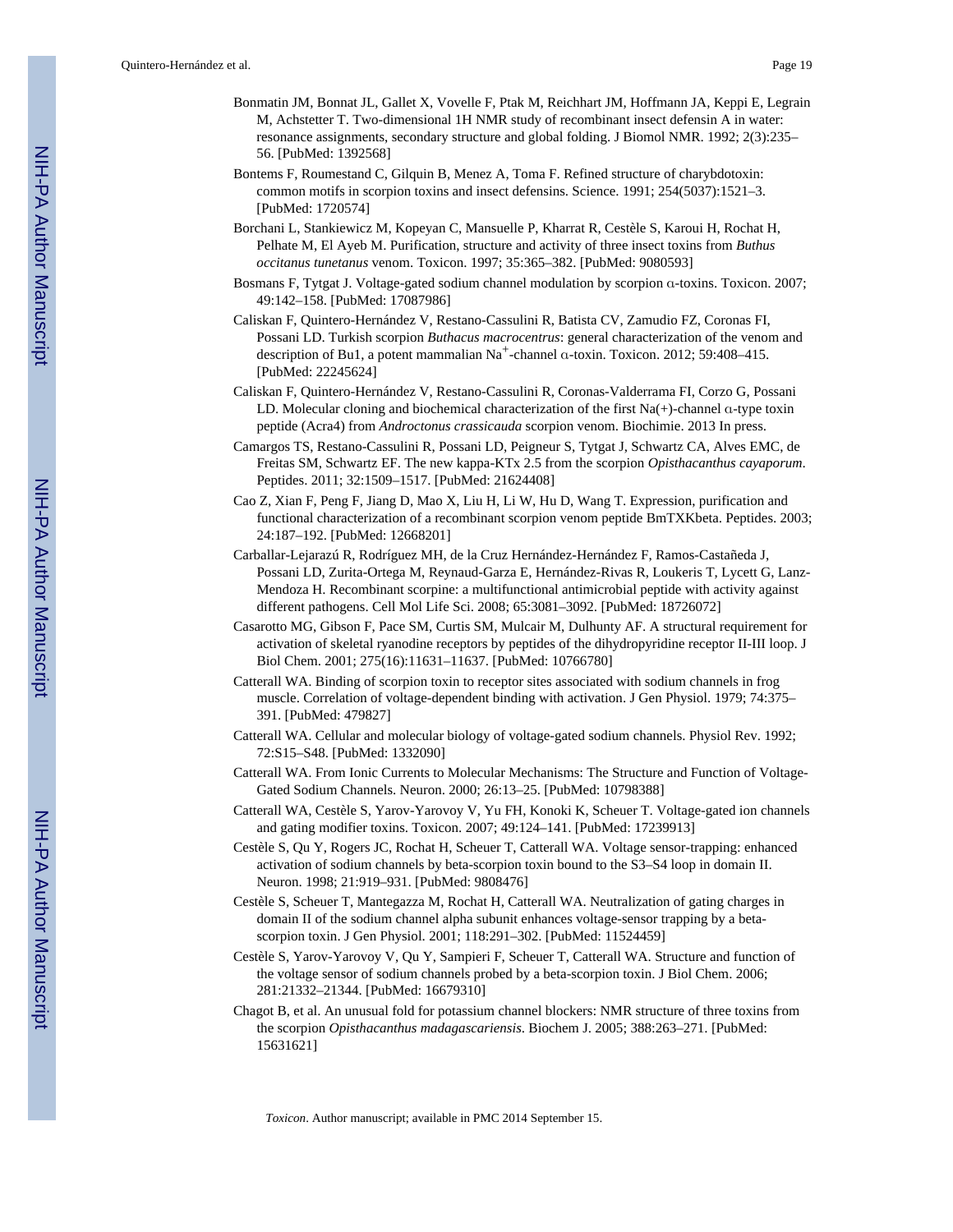- Chen R, Chung SH. Binding modes and functional surface of anti-mammalian scorpion α-toxins to sodium channels. Biochemistry. 2012; 51:7775–7782. [PubMed: 22971116]
- Chen ZY, Zeng DY, Hu YT, He YW, Pan N, Ding JP, Cao ZJ, Liu ML, Li WX, Yi H, Jiang L, Wu YL. Structural and Functional Diversity of Acidic Scorpion Potassium Channel Toxins. Plos One. 2012; 7 (4):1–10.
- Chippaux JP. Emerging options for the management of scorpion stings. Drug Des Devel Ther. 2012; 6:165–73.
- Chippaux JP, Goyffon M. Epidemiology of scorpionism: a global appraisal. Acta Trop. 2008; 107:71– 79. [PubMed: 18579104]
- Conde R, Zamudio FZ, Rodriguez MH, Possani LD. Scorpine, an anti-malaria and anti-bacterial agent purified from scorpion venom. FEBS Lett. 2000; 471:165–168. [PubMed: 10767415]
- Corona M, Gurrola GB, Merino E, Cassulini RR, Valdez-Cruz NA, García B, Ramírez-Domínguez ME, Coronas FI, Zamudio FZ, Wanke E, Possani LD. A large number of novel Ergtoxin-like genes and ERG K+-channels blocking peptides from scorpions of the genus Centruroides. FEBS Lett. 2002; 532:121–126. [PubMed: 12459475]
- Coronas FI, Balderas C, Pardo-Lopez L, Possani LD, Gurrola GB. Amino acid sequence determination and chemical synthesis of CllErg1 ( $\gamma$ -KTx1.5), a K+ channel blocker peptide isolated from the scorpion Centruroides limpidus limpidus. J Braz Chem Soc. 2005; 16(3A):404–411.
- Couraud F, Jover E, Dubois JM, Rochat H. Two types of scorpion receptor sites, one related to the activation, the other to the inactivation of the action potential sodium channel. Toxicon. 1982; 20:9–16. [PubMed: 6281941]
- Cui Y, Tae HS, Norris NC, Karunasekara Y, Pouliquin P, Board PG, Dulhunty AF, Casarotto MG. A dihydropyridine receptor alpha 1s loop region critical for skeletal muscle contraction is intrinsically unstructured and binds to a SPRY domain of the type 1 ryanodine receptor. Int J Biochem Cell Biol. 2009; 41(3):677–686. [PubMed: 18761102]
- D'Suze G, Schwartz EF, García-Gómez BI, Sevcik C, Possani LD. Molecular cloning and nucleotide sequence analysis of genes from a cDNA library of the scorpion *Tityus discrepans*. Biochimie. 2009; 91:1010–1019. [PubMed: 19470401]
- Darbon H. Animal toxin and ion channels. J Soc Biol. 1999; 193(6):445–50. [PubMed: 10783702]
- Del Rio-Portilla F, Hernández-Marín E, Pimienta G, Coronas FV, Zamudio FZ, Rodríguez de la Vega RC, Wanke E, Possani LD. NMR solution structure of Cn12, a novel peptide from the Mexican scorpion *Centruroides noxius* with a typical α-toxin sequence but with β-like physiological activity. Eur J Biochem. 2004; 271:2504–2516. [PubMed: 15182366]
- Diego-García E, Abdel Mottaleb Y, Schwartz EF, de la Vega RC, Tytgat J, Possani LD. Cytolytic and K+ cannel blocking activities of beta-KTx and scorpine-like peptides purified from scorpion venoms. Cell Mol Life Sci. 2008; 65(1):187–200. [PubMed: 18030427]
- Diego-Garcia E, Batista CV, Garcia-Gomez BI, Lucas S, Candido DM, Gomez-Lagunas F, Possani LD. The Brazilian scorpion *Tytius costatus* Karsch: Genes, peptides and function. Toxicon. 2005; 45:273–283. [PubMed: 15683865]
- Diego-García E, Peigneur S, Clynen E, Marien T, Czech L, Schoofs L, Tytgat J. Molecular diversity of the telson and venom components from *Pandinus cavimanus* (Scorpionidae Latreille 1802): transcriptome, venomics and function. Proteomics. 2012; 12:313–328. [PubMed: 22121013]
- Diego-García E, Peigneur S, Debaveye S, Gheldof E, Tytgat J, Caliskan F. Novel potassium channel blocker venom peptides from *Mesobuthus gibbosus* (Scorpiones: Buthidae). Toxicon. 2013; 61:72–82. [PubMed: 23142506]
- Diego-García E, Schwartz EF, D'Suze G, González SAR, Batista CVF, García BI, Rodriguez de la Vega RC, Possani LD. Wide phylogenetic distribution of Scorpine and long-chain β-KTx-like peptides in scorpion venoms: identification of"orphan"components. Peptides. 2007; 28:31–37. [PubMed: 17141373]
- Dulhunty AF, Curtis SM, Watson S, Cengia L, Casarotto MG. Multiple actions of imperatoxin A on ryanodine receptors: Interactions with the II-III loop "A" fragment. J Biol Chem. 2004; 279(12): 11853–11862. [PubMed: 14699105]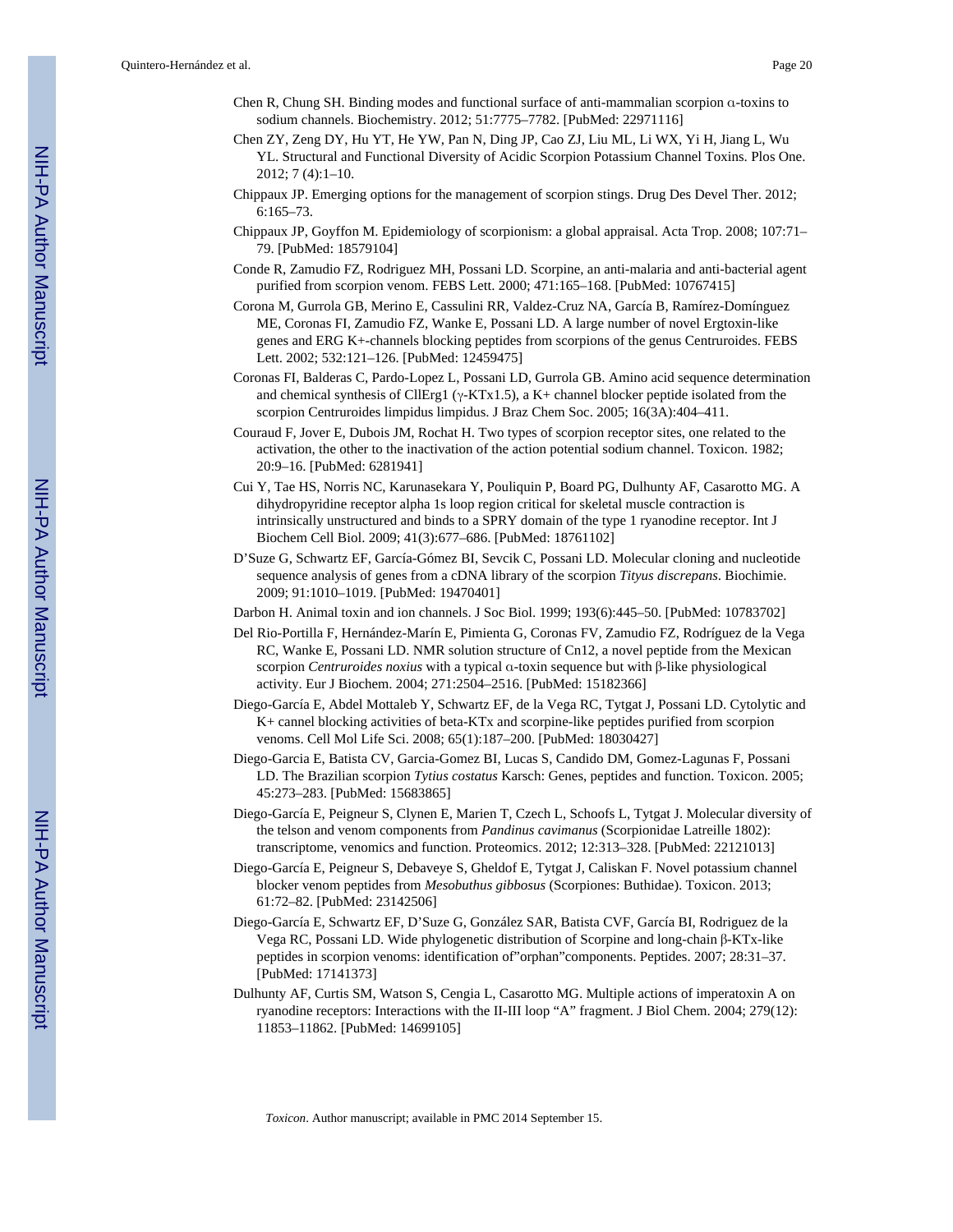- Eitan M, Fowler E, Herrmann R, Duval A, Pelhate M, Zlotkin E. A scorpion venom neurotoxin paralytic to insects that affects sodium current inactivation: purification, primary structure, and mode of action. Biochemistry. 1990; 29:5941–5947. [PubMed: 2383565]
- El-Hayek R, Ikemoto N. Identification of the minimum essential region in the II-III loop of the dihydropyridine receptor alpha 1 subunit required for activation of skeletal muscle-type excitationcontraction coupling. Biochemistry. 1998; 37(19):7015–20. [PubMed: 9578589]
- El-Hayek R, Antoniu B, Wang J, Hamilton SL, Ikemoto N. Identification of calcium release-triggering and blocking regions of the II-III loop of the skeletal muscle dihydropyridine receptor. J Biol Chem. 1995a; 270(38):22116–8. [PubMed: 7673188]
- El-Hayek R, Lokuta AJ, Arevalo C, Valdivia HH. Peptide probe of ryanodine receptor function. Imperatoxin A, a peptide from the venom of the scorpion *Pandinus imperator*, selectively activates skeletal-types ryanodine receptor isoforms. J Biol Chem. 1995b; 270(48):28696–704. [PubMed: 7499390]
- Estève E, Mabrouk K, Dupuis A, Smida-Rezgui S, Altafaj X, Grunwald D, Platel JC, Andreotti N, Marty I, Sabatier JM, Ronjat M, De Waard M. Transduction of the Scorpion Toxin Maurocalcine into Cells: Evidence that the toxin crosses the plasma membrane. J Biol Chem. 2005; 280(13): 12833–12839. [PubMed: 15653689]
- Esteve E, Smida-Rezgi S, Sarkozi S, Szegedi C, Regaya I, Chen L, Altafaj X, Rochat H, Allen P, Pessah IN, Marty I, Sabatier JM, Jona I, Waard M, Ronjat M. Critical amino acid residues determine the binding affinity and the Ca2+ release efficacy of maurocalcine in skeletal muscle cells. J Biol Chem. 2003; 278(39):37822–37831. [PubMed: 12869557]
- Fajloun Z, Kharrat R, Chen L, Lecomte C, Di Luccio E, Bichet D, El Ayeb M, Rochat H, Allen PD, Pessah IN, Dewaard M, Sabatier JM. Chemical synthesis and characterization of maurocalcine, a scorpion toxin that activates Ca2+-release channel/ryanodine receptor. FEBS Lett. 2000; 469:179– 185. [PubMed: 10713267]
- Fang W, Vega-Rodríguez J, Ghosh A, Jacobs-Lorena M, Kang A, Leger RJS. Development of Transgenic Fungi That Kill Human Malaria Parasites in Mosquitoes. Science. 2011; 331 (6020): 1074–1077. [PubMed: 21350178]
- Feng J, Yu C, Wang, Li Z, Wu Y, Cao Z, Li W, He X, Han S. Expression and characterization of a novel scorpine-like peptide Ev37, from the scorpion *Euscorpiops validus*. Protein Expression and Purification. 2013; 88:127–133. [PubMed: 23262394]
- Fletcher PL, Fletcher MD, Weninger K, Anderson TE, Martin BM. Vesicle-associated membrane protein (VAMP) cleavage by a new metalloprotease from the Brazilian scorpion *Tityus serrulatus*. J Biol Chem. 2010; 285:7405–7416. [PubMed: 20026600]
- Franzini-Armstrong C, Protasi F. Ryanodine receptors of striated muscles: a complex channel capable of multiple interactions. Physiol Rev. 1997; 77(3):699–729. [PubMed: 9234963]
- Froy O, Zilberberg N, Gordon D, Turkov M, Gilles N, Stankiewicz M, Pelhate M, Loret E, Oren DA, Shaanan B, Gurevitz M. The putative bioactive surface of insect-selective scorpion excitatory neurotoxins. J Biol Chem. 1999; 274:5769–5776. [PubMed: 10026198]
- Froy O, Gurevitz M. New insight on scorpion divergence inferred from comparative analysis of toxin structure, pharmacology and distribution. Toxicon. 2003; 42:549–555. [PubMed: 14529737]
- Gonzalez A, Kirsch WG, Shirokova N, Pizarro G, Brum G, Pessah IN, Stern MD, Cheng H, Rios E. Involvement of multiple intracellular release channels in calcium sparks of skeletal muscle. Proc Natl Acad Sci USA. 2000; 97(8):4380–4385. [PubMed: 10759554]
- Gordon D, Gurevitz M. The selectivity of scorpion alpha-toxins for sodium channel subtypes is determined by subtle variations at the interacting surface. Toxicon. 2003; 41:25–28.
- Gordon D, Ilan N, Zilberberg N, Gilles N, Urbach D, Cohen L, Karbat I, Froy O, Gaathon A, Kallen RG, Benveniste M, Gurevitz M. An 'Old World' scorpion α-toxin that recognizes both insect and mammalian sodium channels A possible link towards diversification of α-toxins. Eur J Biochem. 2003; 270:2663–2670. [PubMed: 12787033]
- Gordon D, Karbat I, Ilan N, Cohen L, Kahn R, Gilles N, Dong K, Stühmer W, Tytgat J, Gurevitz M. The differential preference of scorpion alpha-toxins for insect or mammalian sodium channels: implications for improved insect control. Toxicon. 2007; 49:452–472. [PubMed: 17215013]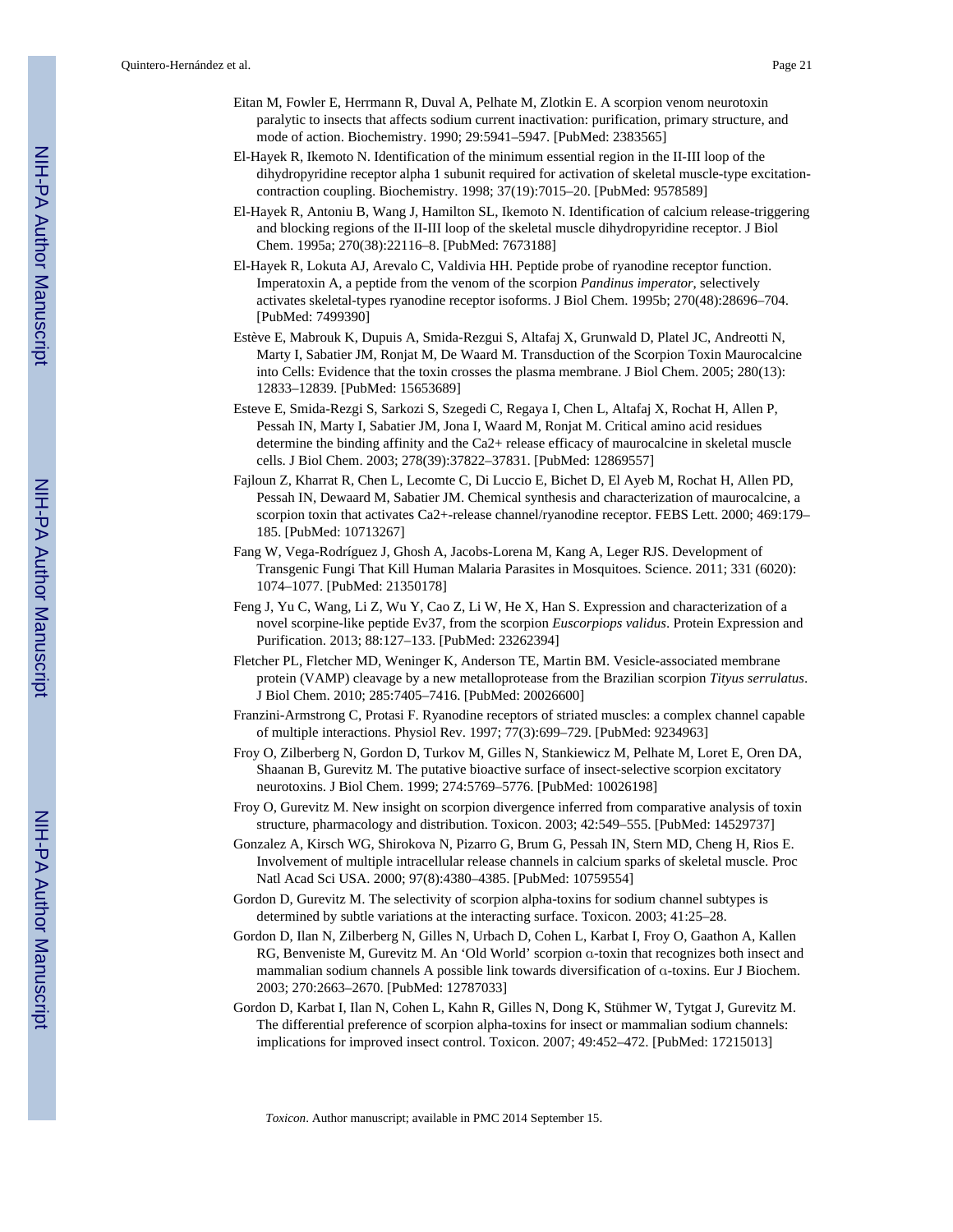- Gordon D, Savarin P, Gurevitz M, Zinn-Justin S. Functional anatomy of scorpion toxins affecting sodium channels. J Toxicol Toxin Rev. 1998; 17:131–159.
- Green D, Pace S, Curtis SM, Sakowska M, Lamb GD, Dulhunty AF. The three-dimensional structural surface of two b-sheet scorpion toxins mimics that of an a-helical dihydropyridin receptor segment. Biochem J. 2003; 370:517–527. [PubMed: 12429019]
- Gurevitz M, Karbat I, Cohen L, Ilan N, Kahn R, Turkov M, Stankiewicz M, Stühmer W, Dong K, Gordon D. The insecticidal potencial of scorpion beta-toxins. Toxicon. 2007; 49:473–489. [PubMed: 17197009]
- Gurevitz M. Mapping of scorpion toxin receptor sites at voltage-gated sodium channels. Toxicon. 2012; 60:502–511. [PubMed: 22694883]
- Gurrola GB, Capes EM, Zamudio FZ, Possani LD, Valdivia HH. Imperatoxin A, a Cell-Penetrating Peptide from Scorpio Venom, as a Probe of Ca-Release Channels/Ryanodine receptors. Pharmaceuticals (Basel). 2010; 3(4):1093–1107. [PubMed: 20668646]
- Gurrola GB, Hernández-López RA, Rodríguez de la Vega RC, Varga Z, Batista CV, Salas-Castillo SP, Panyi G, del Río-Portilla F, Possani LD. Structure, function, and chemical synthesis of *Vaejovis mexicanus* peptide 24: a novel potent blocker of Kv1.3 potassium channels of human T lymphocytes. Biochemistry. 2012; 51 (19):4049–4061. [PubMed: 22540187]
- Gurrola GB, Rosati B, Rocchetti M, Pimienta G, Zaza A, Arcangeli A, Olivotto M, Possani LD, Wanke E. A toxin to nervous, cardiac, and endocrine ERG K+ channels isolated from Centruroides noxius scorpion venom. FASEB J. 1999a; 13:953–962. [PubMed: 10224238]
- Gurrola GB, Arevalo C, Sreekumar R, Lokuta AJ, Walker JW, Valdivia HH. Activation of ryanodine receptor by imperatoxin A and a peptide segment of the II-III loop of the dihydropyridine receptor. J Biol Chem. 1999b; 274:7879–86. [PubMed: 10075681]
- Han S, Hu Y, Zhang R, Yi H, Wei J, Wu Y, et al. ImKTx88, a novel selective Kv1.3 channel blocker derived from the scorpion *Isometrus macula*tes. Toxicon. 2011; 57:348–55. [PubMed: 21194541]
- Han S, Yi H, Yin SJ, Chen ZY, Liu H, Cao ZJ, et al. Structural basis of a potent peptide inhibitor designed for Kv1.3 channel, a therapeutic target of autoinmune disease. J Biol Chem. 2008; 283:19058–65. [PubMed: 18480054]
- Housset D, Habersetzer-Rochat C, Astier JP, Fontecilla-Camps JC. Crystal structure of toxin II from the scorpion *Androctonus australis* Hector refined at 1.3 Å resolution. J Mol Biol. 1994; 238:88– 103. [PubMed: 8145259]
- Ji YH, Liu Y, Yu K, Ohishi T, Hoshino M, Mochizuki T, Yanaihara N. Amino acid sequence of an novel activator of ryanodine receptor on skeletal muscle. Chin Sci Bull. 1997; 42(11):952–956.
- Jiménez-Vargas JV, Restano-Cassulini R, Possani LD. Toxins modulators and blockers of hERG  $K^+$ channels. Toxicon. 2012; 60:492–501. [PubMed: 22497787]
- Kahn R, Karbat I, Ilan N, Cohen L, Sokolov S, Catterall WA, Gordon D, Gurevitz M. Molecular requirements for recognition of brain voltage-gated sodium channels by scorpion α-toxins. J Biol Chem. 2009; 284:20684–20691. [PubMed: 19509294]
- Karbat I, Kahn R, Cohen L, Ilan N, Gilles N, Corzo G, Froy O, Gur M, Albrecht G, Heinemann SH, Gordon D, Gurevitz M. The unique pharmacology of the scorpion a-like toxin Lqh3 is associated with its flexible C-tail. FEBS J. 2007; 274:1918–31. [PubMed: 17355257]
- Kimlicka L, Van Petegem F. The structural biology of ryanodine receptors. Sci China life Sci. 2011; 54(8):712–24. [PubMed: 21786194]
- Kopeyan C, Mansuelle P, Martin-Eauclaire MF, Rochat H, Miranda F. Characterization of toxin III of the scorpion Leiurus quinquestriatus quinquestriatus: a new type of alpha-toxin highly toxic both to mammals and insects. Natural toxins. 1993; 1:308–312. [PubMed: 8167952]
- Korolkova YV, Kozlov SA, Lipkin AV, Pluzhnikov KA, Hardley JK, Filippov AK, Brown DA, Angelo K, Strobaek D, Jespersen T, Olesen SP, Jensen BS, Grishin EV. An ERG channel inhibitor from the scorpion *Buthus eupeus*. J Biol Chem. 2001; 276:9868–9876. [PubMed: 11136720]
- Kozminsky-Atias A, Bar-shalom A, Mishmar D, Zilberberg N. Assembling an arsenal, the scorpion way. BioMed Central. 2008; 8:333.
- Lecchi M, Redaelli E, Rosati B, Gurrola G, Florio T, Crociani O, Curia G, Restano-Cassulini R, Masi A, Arcangeli A, et al. Isolation of a long-lasting ERG-type K+ current in MMQ lactotrophs and its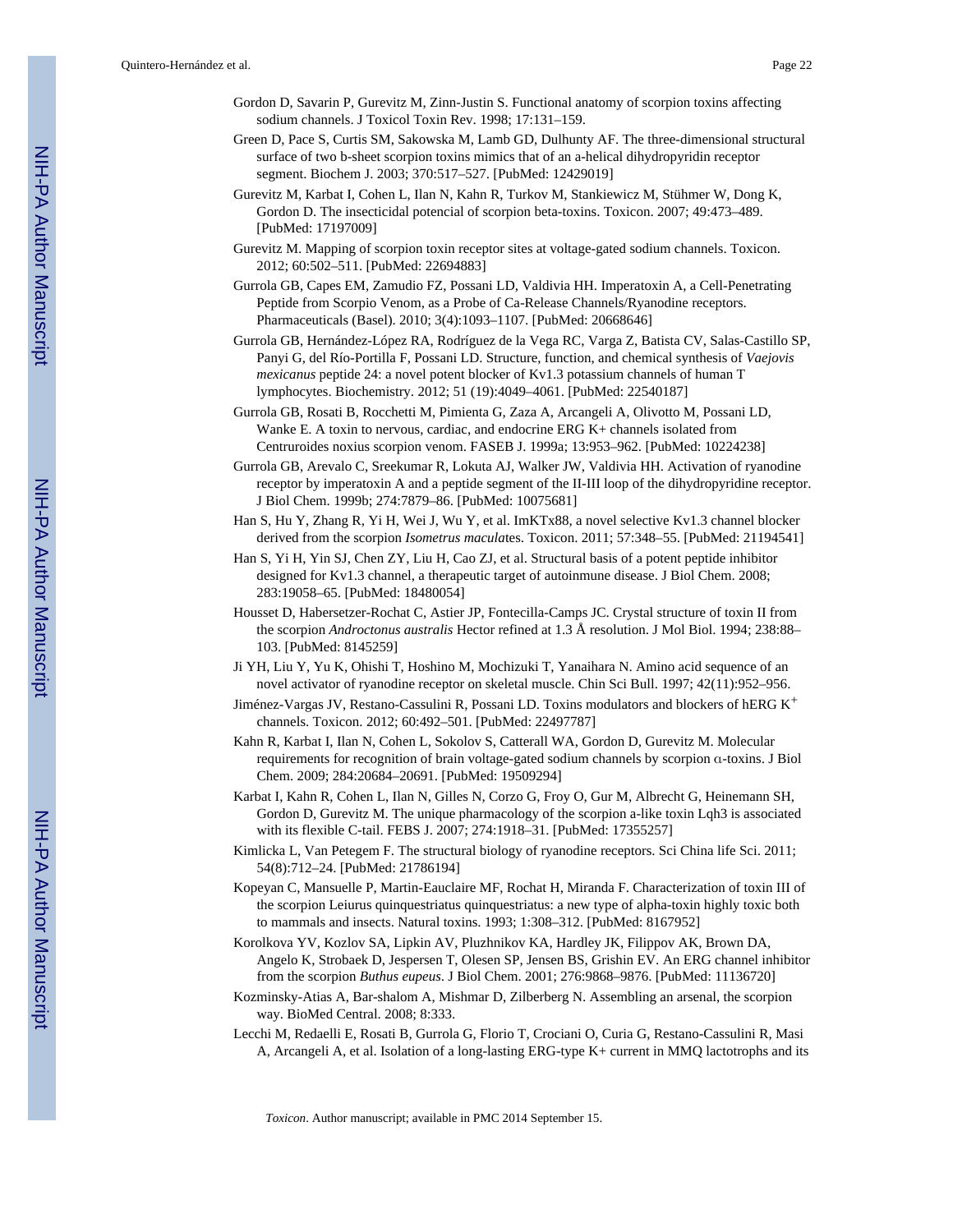accommodating role during slow firing and prolactin release. J Neurosci. 2002; 22:3414–3425. [PubMed: 11978818]

- Lee CW, Lee EH, Takeuchi K, Takahashi H, Shimada I, Sato K, Shin SY, Kim do H, Kim JI. Molecular basis for the high-affinity activation of skeletal ryanodine receptor Ca2+-release channel by imperatoxin a. Biochem J. 2004; 377:385–94. [PubMed: 14535845]
- Leong P, MacLennan DH. A 37-amino acid sequence in the skeletal muscle ryanodine receptor interacts with the cytoplasmic loop between domains II and III in the skeletal muscle dihydropyridine receptor. J Biol Chem. 1998; 273:7791–7794. [PubMed: 9525869]
- Lindgren M, Hallbrink M, Prochiantz A, Langel U. Cell-penetrating peptides. Trends Pharmacol Sci. 2000; 21(3):99–103. [PubMed: 10689363]
- Luna-Ramírez K, Quintero-Hernández V, Vargas-Jaimes L, Batista CV, Winkel KD, Possani LD. Characterization of the venom from the Australian scorpion *Urodacus yaschenkoi*: molecular mass analysis of components, cDNA sequences and peptides with antimicrobial activity. Toxicon. 2013; 63:44–54. [PubMed: 23182832]
- Ma Y, He Y, Zhao R, Wu Y, Li W, Cao Z. Extreme diversity of scorpion venom peptides and proteins revealed by transcriptomic analysis: implication for proteome evolution of scorpion venom arsenal. J Proteomics. 2012; 75:1563–1576. [PubMed: 22155128]
- Ma Y, Zhao R, He Y, Li S, Liu J, Wu Y, Cao Z, Li W. Transcriptome analysis of the venom gland of the scorpion *Scorpiops jendeki*: implication for the evolution of the scorpion venom arsenal. BMC Genomics. 2009; 10:290. [PubMed: 19570192]
- Ma Y, Zhao Y, Zhao R, Zhang W, He Y, Wu Y, Cao Z, Guo L, Li W. Molecular diversity of toxic components from the scorpion *Heterometrus petersii* venom revealed by proteomic and transcriptome analysis. Proteomics. 2010; 10:2471–2485. [PubMed: 20443192]
- Mabrouk K, Ram N, Boisseau S, Strappazzon F, Rehaim A, Sadoul R, Darbon H, Roniat M, De Waard M. Critical amino acid residues of maurocalcine involved in pharmacology, lipid interaction and cell penetration. Biochim Biophys Acta. 2007; 1768(10):2528–2540. [PubMed: 17888395]
- Mabrouk K, Van Rietschoten J, Vives E, Darbon H, Rochat H, Sabatier JM. Lethal neurotoxicity in mice of the basic domains of HIV and SIV Rev proteins. Study of these regions by circular dichroism. FEBS Lett. 1991; 289:13–17. [PubMed: 1894002]
- Martin MF, García y Pérez LG, el Ayeb M, Kopeyan C, Bechis G, Jover E, Rochat H. Purification and chemical and biological characterizations of seven toxins from the Mexican scorpion, *Centruroides suffusus suffusus*. J Biol Chem. 1987; 262:4452–4459. [PubMed: 2435711]
- Martin-Eauclaire, MF.; Couraud, F. Scorpion neurotoxins: effects and mechanisms. In: Chang, LW.; Dyer, RS., editors. Handk Neurotoxicology. Marcel Dekker; NY: 1995. p. 683-716.
- Meves H, Rubly N, Watt DD. Effect of toxins isolated from the venom of the scorpion *Centruroides sculpturatus* on the Na currents of the node of Ranvier. Pflugers Arch. 1982; 393:56–62. [PubMed: 6283468]
- Meves H, Rubly N, Watt DD. Voltage-dependent effect of a scorpion toxin on sodium current inactivation. Eur J Physiol Pflugers Arch. 1984; 402:24–33.
- Meves H, Simard JM, Watt DD. Interactions of scorpion toxins with the sodium channel. Ann N Y Acad Sci. 1986; 479:113–132. [PubMed: 2433986]
- Miller C. The charybdotoxin family of K+ channel-blocking peptides. Neuron. 1995; 15:5–10. [PubMed: 7542463]
- Morgenstern D, Rohde BH, King GF, Tzachy T, Sher D, Zlotkin E. The tale of a resting gland: Transcriptome of a replete venom gland from the scorpion *Hottentotta judaicus*. Toxicon. 2011; 57:695–703. [PubMed: 21329713]
- Morrissette J, Beurg M, Sukhareva M, Coronado R. Purification and characterization of ryanotoxin, a peptide with actions similar to those of ryanodine. Biophys J. 1996; 71(2):707–21. [PubMed: 8842209]
- Mosbah A, Kharrat R, Faijloun Z, Renisio JG, Blanc E, Sabatier JM, El Ayeb M, Darbon H. A new fold in the scorpion toxin family, associated with an activity on a ryanodine-sensitive calcium channel. PROTEINS: Structure, Function and Genetics. 2000; 40:436–442.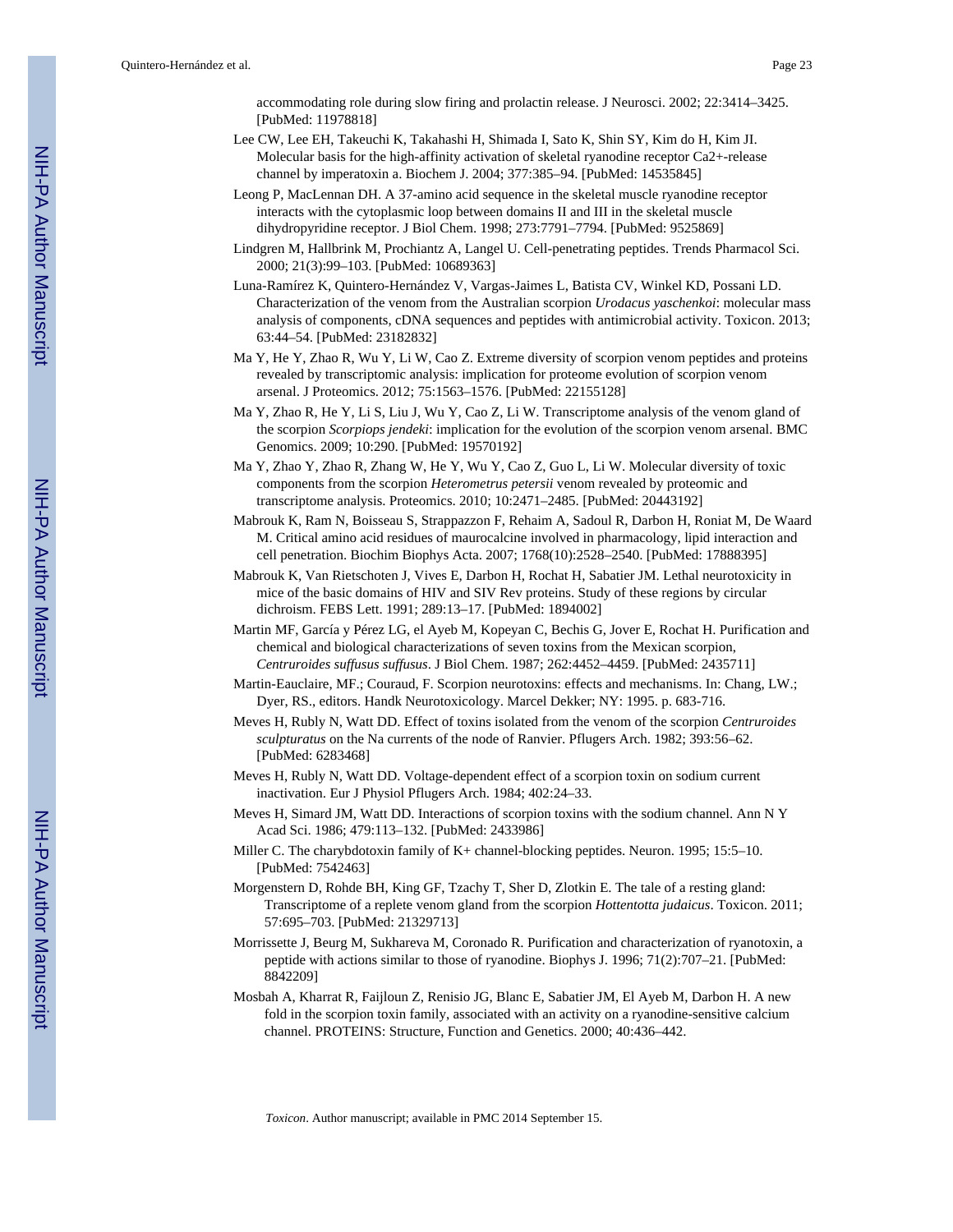- Mouhat S, Teodorescu G, Homerick D, Visan V, Wulff H, Wu Y, et al. Pharmacological profiling of *Orthochirus scrobiculosus* toxin 1 analogs with a trimmed N-terminal domain. Mol Pharmacol. 2005; 9:354–62. [PubMed: 16234482]
- Mouhat S, Jouirou B, Mosbah A, De Waard M, Sabatier JM. Diversity of folds in animal toxins acting on ion channels. Biochem J. 2004; 378:717–726. [PubMed: 14674883]
- Nabhani T, Zhu X, Simeoni I, Sorrentino V, Valdivia HH, Garcia J. Imperatoxin a enhances Ca(2+) release in developing skeletal muscle containing ryanodine receptor type 3. Biophys J. 2002; 82(3):1319–28. [PubMed: 11867448]
- Narasimhan L, Singh J, Humblet C, Guruprasad K, Blundell T. Snail and spider toxins share a similar tertiary structure and 'cystine motif'. Nat Struct Biol. 1994; 1(12):850–2. [PubMed: 7773771]
- Nastainczyk W, Meves H, Watt DD. A short-chain peptide toxin isolated from Centruroides sculpturatus scorpion venom inhibits ether-a-go-go-related gene K(+) channels. Toxicon. 2002; 40:1053–1058. [PubMed: 12076661]
- Newton KA, Clench MR, Deshmukh R, Jeyaseelan K, Strong PN. Mass fingerprinting of toxic fractions from the venom of the Indian red scorpion, *Mesobuthus tamulus*: biotope-speciic variation in the expression of venom peptides. Rapid Commun Mass Spectrom. 2007; 21:3467– 3476. [PubMed: 17918210]
- Nirthanan S, Pil J, Abdel-Mottaleb Y, Sugahara Y, Gopalakrishnakone P, Joseph JS, Sato K, Tytgat J. Assignment of voltage-gated potassium cannel blocking activity to κ-KTx1.3, a non-toxic homologue of κ-hefutoxin-1, from *Heterometrus spinifer* venom. Biochemical Pharmacology. 2005; 69:669–678. [PubMed: 15670585]
- Oren DA, Froy O, Amit E, Kleinberger-Doron N, Gurevitz M, Shaanan B. An excitatory scorpion toxin with a distinctive feature: an additional alpha helix at the C terminus and its implications for interaction with insect sodium channels. Structure. 1998; 6:1095–1103. [PubMed: 9753689]
- Oukkache N, Rosso JP, Alami M, Ghalim N, Saïle R, Hassar M, Bougis PE, Martin-Eauclaire MF. New analysis of the toxic compounds from the *Androctonus mauritanus mauritanus* scorpion venom. Toxicon. 2008; 51:835–52. [PubMed: 18243273]
- Pallaghy PK, Nielsen KJ, Craik DJ, Norton RS. A common structural motif incorporating a cystine knot and a triple-stranded beta-sheet in toxic and inhibitory polypeptides. Protein Sci. 1994; 3:1833–1839. [PubMed: 7849598]
- Pedraza Escalona M, Possani LD. Scorpion beta-toxins and voltage-gated sodium channels: interactions and effects. Front Biosci Landmark. 2013; 18:572–587.
- Pélate M, Zlotkin E. Actions of insect toxin and other toxins derived form the venom of the scorpion *Androctonus australis* on isolated giant axons of the cockroach (Periplaneta americana). J Exp Biol. 1982; 97:67–77. [PubMed: 7086352]
- Philippe JR, Melikov K, Vives E, Ramos C, Verbeure B, Gait MJ, Chernomordik LV, Lebleu B. Cellpenetrating peptides. A reevaluation of the mechanism of cellular uptake. The Journal of Biological Chemistry. 2003; 278:585–590. [PubMed: 12411431]
- Porta M, Diaz-Sylvester PL, Nani A, Ramos-Franco J, Copello JA. Ryanoids and imperatoxin affect the modulation of cardiac ryanodine receptors by dihydropyridine receptor Peptide A. Biochim Biophys Acta. 2008; 778(11):2469–2479. [PubMed: 18722342]
- Possani LD, Becerril B, Delepierre M, Tytgat J. Scorpion toxins specific for Na<sup>+</sup>-channels. Eur J Biochem. 1999; 264:287–300. [PubMed: 10491073]
- Possani LD, Martin BM, Svendsen I, Rode GS, Erickson BW. Scorpion toxins form *Centruroides noxius* and *Tityus serrulatus*. Primary structures and sequence comparison by metric analysis. Biochem. 1985; 229:739–750.
- Prendini L, Wheeler WC. Scorpion higher phylogeny and classification, taxonomic anarchy, and standards for peer review in online publishing. Cladistics. 2005; 21:446–494.
- Proenza C, Wilkens CM, Beam KG. Excitation-contraction coupling is not affected by scrambled sequence in residues 681–690 of the dihydropyridine receptor II-III loop. J Biol Chem. 2000; 275(39):29935–29937. [PubMed: 10915779]
- Quintero-Hernández V, Ortiz E, Rendón-Anaya M, Shwartz EF, Becerril B, Corzo G, Possani LD. Scorpion and spider venom peptides: Gene cloning and peptide expression. Toxicon. 2011; 58:644–663. [PubMed: 21978889]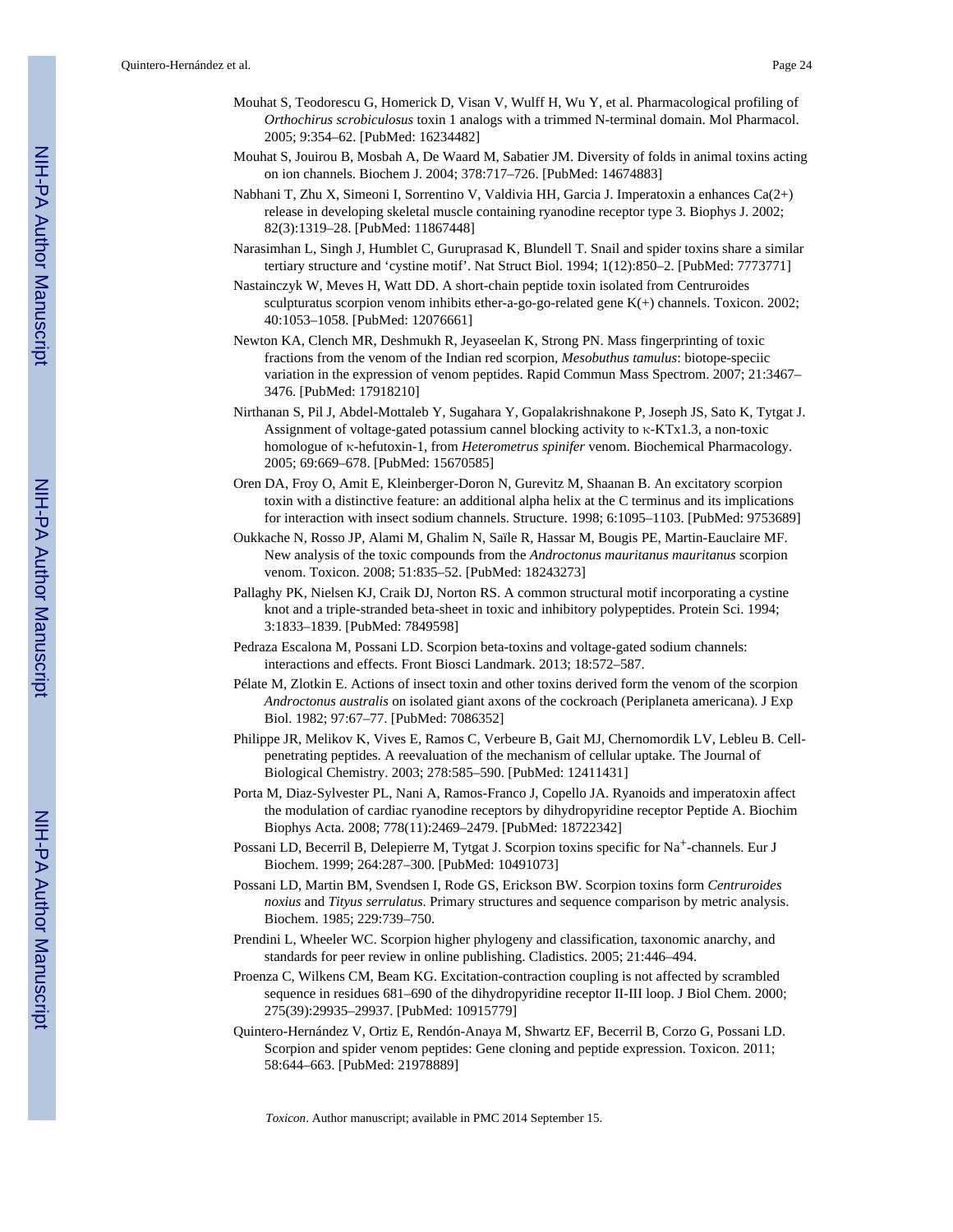- Rendón-Anaya M, Delaye L, Possani LD, Herrera-Estrella A. Global transcriptome analysis of the scorpion *Centruroides noxius*: new toxin families and evolutionary insights from an ancestral scorpion species. PloS One. 2012; 7:e43331. [PubMed: 22912855]
- Restano-Cassulini R, Korolkova YK, Diochot S, Gurrola G, Guasti L, Possani L, Lasdunski M, Grishin EV, Arcangeli A, Wanke E. Species diversity and peptides toxins blocking selectivity of *Ether-á-go-go-*related gene subfamily K+ channels in the central nervous system. Mol Pharmacol. 2006; 69:1673–1683. [PubMed: 16497878]
- Restano-Cassulini R, Olamendi-Portugal T, Zamudio F, Becerril B, Possani LD. Two novel Ergtoxins, blockers of K+ channels, purified from the Mexican scorpion Centruroides elegans elegans. Neurochem Res. 2008; 33:1525–1533. [PubMed: 18338253]
- Rochat C, Rochat H, Miranda F, Lissitzky S. Purification and Some Properties of the Neurotoxins of *Androctonus australis* Hector. Biochemistry. 1967; 6:578–585. [PubMed: 6047642]
- Rodríguez de la Vega RC, Possani LD. Current views on scorpion toxins specific for K+-channels. Toxicon. 2004; 43:865–875. [PubMed: 15208019]
- Rodríguez de la Vega RC, Possani LD. Overview of scorpion toxins specific for Na<sup>+</sup> channels and related peptides: biodiversity, structure–function relationships and related peptides: biodiversity and evolution. Toxicon. 2005; 46:831–44. [PubMed: 16274721]
- Rodríguez de la Vega RC, Possani LD. Novel paradigms on scorpion toxins that affect the activating mechanism of sodium channels. Toxicon. 2007; 49:171–180. [PubMed: 17081580]
- Rodríguez de la Vega, RC.; Vidal, N.; Lourival, D.; Possani, LD. Scorpion peptides. In: Sabatier, JM., editor. Handbook of Biologically Active Peptides. 2. Vol. Chapter 59. Academic Press; 2013. p. 423-429.Scorpion venom peptides., section ed
- Roeding F, Borner J, Kube M, Klages S, Reinhardt R, Burmester T. A 454 sequencing approach for large scale phylogenomic analysis of the common emperor scorpion (*Pandinus imperator*). Mol Phylogenet Evol. 2009; 53:826–834. [PubMed: 19695333]
- Rogers JC, Qu Y, Tanada TN, Scheuer T, Catterall WA. Molecular determinants of high affinity binding of alpha-scorpion toxin and sea anemone toxin in the S3–S4 extracellular loop in domain IV of the Na+ channel alpha subunit. J Biol Chem. 1996; 271:15950–15962. [PubMed: 8663157]
- Ruiming Z, Yibao M, Yawen H, Zhiyong D, Yingliang W, Zhijian C, Wenxin L. Comparative venom gland transcriptome analysis of the scorpion *Lychas mucronatus* reveals intraspecific toxic gene diversity and new venomous components. BMC Genomics. 2010; 11:452. [PubMed: 20663230]
- Samso M, Trujillo R, Gurrola BG, Valdivia HH, Wagenknecht T. Three-dimensional Location of the Imperatoxin A binding site on the ryanodine receptor. The Journal of Cell Biology. 1999; 146(2): 493–499. [PubMed: 10427100]
- Saucedo AL, Flores-Solís D, Rodríguez de la Vega RC, Ramírez-Cordero B, Hernández-López R, Cano-Sánchez P, Noriega-Navarro R, García-Valdes J, Coronas-Valderrama F, de Roodt A, Brieba LG, Possani LD, Del Rio-Portilla F. New tricks of an old pattern: structural versatility of scorpion toxins with common cysteine spacing. J Biol Chem. 2012; 287:12321–12330. [PubMed: 22238341]
- Schwartz EF, Diego-Garcia E, Rodríguez de la Vega RC, Possani LD. Transcriptome analysis of the venom gland of the Mexican scorpion *Hadrurus gertschi* (Arachnida: Scorpiones). BMC Genomics. 2007; 8:119. [PubMed: 17506894]
- Schwartz EF, Capes EM, Diego-García E, Zamudio FZ, Fuentes O, Possani LD, Valdivia HH. Characterization of hadrucalcin, a peptide from Hadrurus gertschi scorpion venom with pharmacological activity on ryanodine receptors. Br J Pharmacol. 2009; 57(3):392–403. [PubMed: 19389159]
- Seo IR, Kang DE, Song DW, Kim DH. Both Basic and Acidic Amino Acid Residues of IpTx<sub>a</sub> Are Involved in Triggering Substate of RyR1. J Biomed Biotechnol. 2011; 2011:386384. [PubMed: 22007141]
- Shahbazzadeh D, Srairi-Abid N, Feng W, Ram N, Borchani L, Ronjat M, Akbari A, Pessah IN, De Waard M, El-Ayeb M. Hemicalcin, a new toxin from the Iranian scorpion Hemiscorpius lepturus which is active on ryanodine-sensitive Ca2+ channels. Biochem J. 2007; 404(1):89–96. [PubMed: 17291197]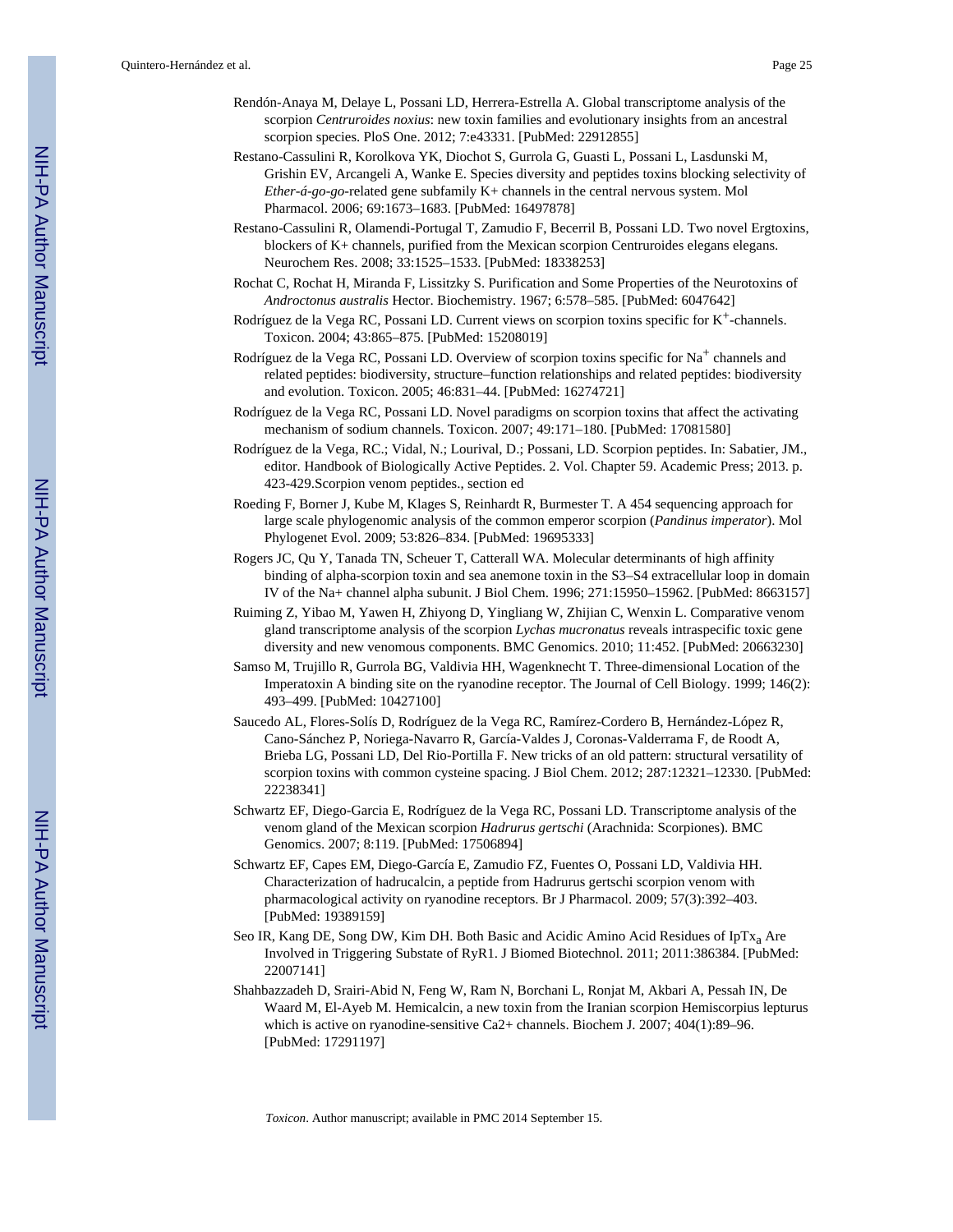- Shtifman A, Ward CW, Wang J, Valdivia HH, Schneider F. Effects of imperatoxin A on local sarcoplasmic reticulum Ca(2+) release in frog skeletal muscle. Biophys J. 2000; 79(2):814–27. [PubMed: 10920014]
- Silva CN, Camargos TS, Maranha AQ, Schwartz EF, Silva LP, Possani LD. Cloning and characterization of cDNA sequences encoding for new venom peptides of the Brazilian scorpion *Opisthacanthus cayaporum*. Toxicon. 2009; 54:252–261. [PubMed: 19379768]
- Simeoni I, Rossi D, Zhu X, Garcia J, Valdivia HH. Imperatoxin A (IpTxa) from *Pandinus imperator* stimulates [3H]ryanodine binding to RyR3 channels. FEBS Letters. 2001; 508:5–10. [PubMed: 11707258]
- Soudani N, Gharbi-Chihi J, Srairi-Abid N, Kaabi H, Margotat A, Torresani J, El Ayeb M. Identification of second lipolysis activating protein from scorpion *Buthus occitanus tunetanus*. Arch Inst Pasteur Tunis. 2005; 82:39–46. [PubMed: 16929753]
- Srinivasan KN, Sivaraja V, Huys I, Sasaki T, Cheng B, Kumar TK, Sato K, Tytgat J, Yu C, San BC, Ranganathan S, Bowie HJ, Kini RM, Gopalakrishnakone P. kappa-Hefutoxin1, a novel toxin from the scorpion *Heterometrus fulvipes* with unique structure and function. Importance of the functional diad in potassium channel selectivity. J Biol Chem. 2002; 277:30040–30047. [PubMed: 12034709]
- Takacs Z, Toups M, Kollewe A, Johnson E, Cuello LG, Driessens G, Biancalana M, Koide A, Ponte CG, Perozo E, et al. A designer ligand specific for Kv1.3 channels from a scorpion neurotoxinbased library. Proc Natl Acad Sci USA. 2009; 106:22211–22216. [PubMed: 20007782]
- Tan PTJ, Ranganathan S, Brusic V. Deduction of functional peptide motifs in scorpion toxins. J Peptide Sci. 2006b; 12:420–427. [PubMed: 16432807]
- Tan PTJ, Veeramani A, Srinivasan KN, Ranganathan S, Brusic V. SCORPION2: A database for structure–function analysis of scorpion toxins. Toxicon. 2006a; 47:356–363. [PubMed: 16445955]
- Trypathy A, Resch W, Xu L, Valdivia HH, Meissner G. Imperatoxin A induces subconductance states in Ca2+ release channels (ryanodine receptors) of cardiac and skeletal muscle. J Gen Physiol. 1998; III(5):679–90.
- Tytgat J, Chandy KG, Garcia ML, Gutman GA, Martin-Eauclaire MF, van der Walt JJ, Possani LD. A unified nomenclature for short-chain peptides isolated from scorpion venoms: alpha-KTx molecular subfamilies. Trends Pharmacol Sci. 1999; 20:444–447. [PubMed: 10542442]
- Uawonggul N, Thammasirirak S, Chaveerach A, Arkaravichien T, Bunyatratchata W, Ruangjirachuporn W, Jearranaiprepame P, Nakamura T, Matsuda M, Kobayashi M, Hattori S, Daduang S. Purification and characterization of Heteroscorpine-1 (HS-1) toxin from *Heterometrus laoticus* scorpion venom. Toxicon. 2007; 49:19–29. [PubMed: 17056081]
- Vacher H, Romi-Lebrun R, Mourre C, Lebrun B, et al. A new class of scorpion toxin binding sites related to an A-type K+ channel: pharmacological characterization and localization in rat brain. FEBS Lett. 2001; 501:31–36. [PubMed: 11457451]
- Valdivia HH, Fuentes O, El-Hayek R, Morrissette J, Coronado R. Activation of the ryanodine receptor Ca 2+-release channel of sarcoplasmic reticulum by a novel scorpion venom. J Biol Chem. 1991; 266(29):19135–8. [PubMed: 1655775]
- Valdivia HH, Kirby MS, Lederer WJ, Coronado R. Scorpion toxins targeted against the sarcoplasmic reticulum Ca2+-release channel of skeletal and cardiac muscle. Proc Natl Acad Sci USA. 1992; 89(24):12185–9. [PubMed: 1334561]
- Vazquez A, Tapia JV, Eliason WK, Martin BM, Lebreton F, Delepierre M, Possani LD, Becerril B. Cloning and characterization of the cDNAs encoding Na+ channel specific toxins 1 and 2 of the scorpion *Centruroides noxius* Hoffman. Toxicon. 1995; 33:1161–70. [PubMed: 8585086]
- Wang J, Yarov-Yarovoy V, Kahn R, Gordon D, Gurevitz M, Scheuer T, Catterall WA. Mapping the receptor site for α-scorpion toxins on a Na+ channel voltage sensor. Proc Natl Acad Sci USA. 2011; 108:15426–15431. [PubMed: 21876146]
- Weinberger H, Moran Y, Gordon D, Turkov M, Kahn R, Gurevitz M. Positions under positive selection--key for selectivity and potency of scorpion alpha-toxins. Mol Biol Evol. 2010; 27:1025–34. [PubMed: 20018978]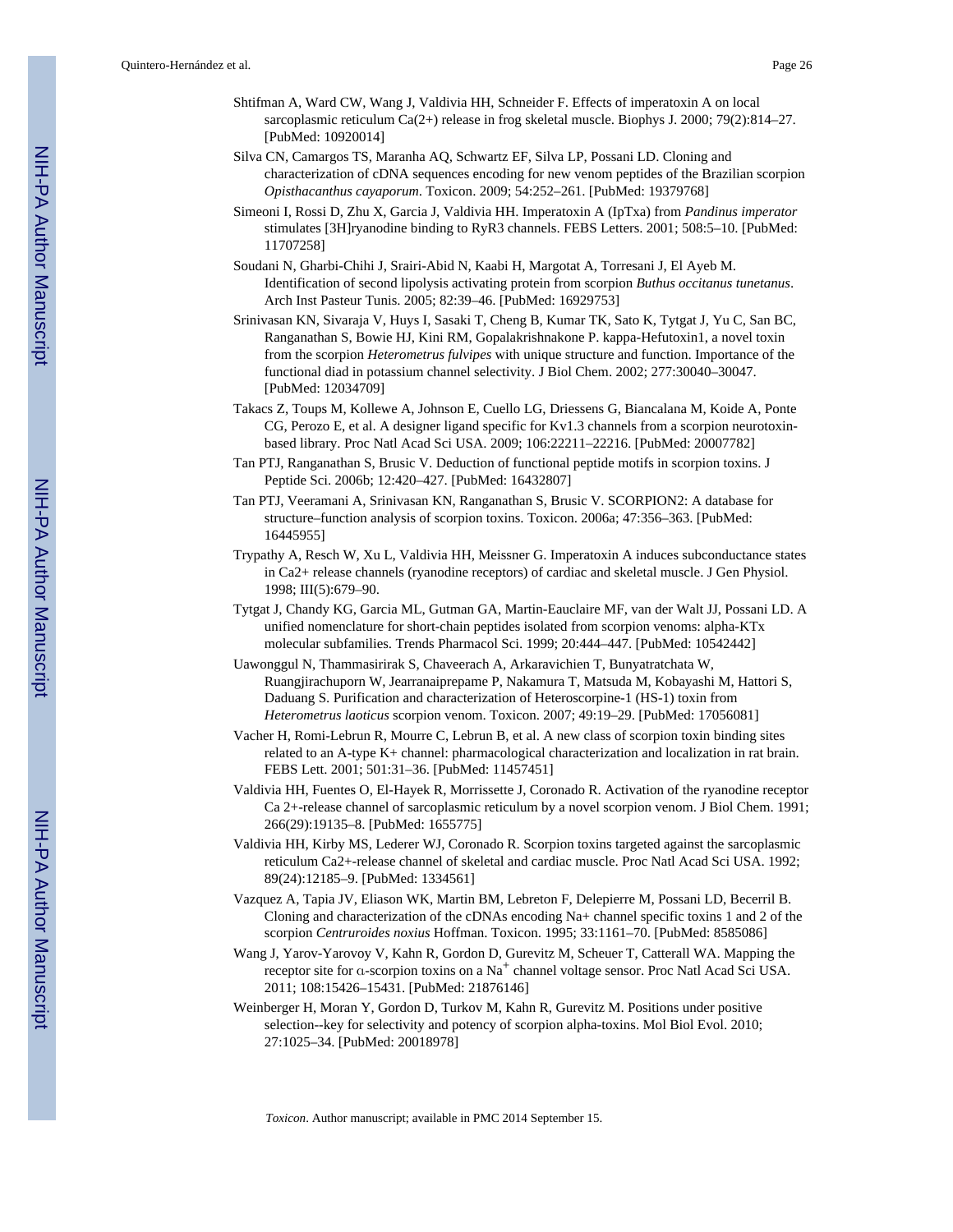- Zamudio FZ, Conde R, Arevalo C, Becerril B, Martin BM, Valdivia HH, Possani LD. The mechanism of inhibition of ryanodine receptor channels by imperatoxin I, a heterodimeric protein from the scorpio *Pandinus imperator*. J Biol Chem. 1997; 272(18):11886–94. [PubMed: 9115249]
- Zeng XC, Luo F, Li WX. Molecular dissection of venom from Chinese scorpion *Mesobuthus martensii*: Identification and characterization of four novel disulfide-bridged venom peptides. Peptides. 2006; 27:1745–1754. [PubMed: 16513212]
- Zeng XC, Zhang L, Nie Y, Luo X. Identification and molecular characterization of three new K+ channel specific toxins from the Chinese scorpion *Mesobuthus martensii* Karsch revealing intronic number polymorphism and alternative splicing in duplicated genes. Peptides. 2012; 34:311–323. [PubMed: 22230549]
- Zhang JZ, Yarov-Yarovoy V, Scheuer T, Karbat I, Cohen L, Gordon D, Gurevitz M, Catterall WA. Mapping the interaction site for a  $\beta$ -scorpion toxin in the pore module of domain III of voltagegated Na<sup>+</sup> channels. J Biol Chem. 2012; 36:30719-30728. [PubMed: 22761417]
- Zheng XC, Luo F, Li WX. Molecular dissection of venom from Chinese scorpion *Mesobuthus martensii*: Identification and characterization of four novel disulfide-bridged venom peptides. Peptides. 2006; 27(7):1746–1754.
- Zhu S, Tytgat J. The scorpine family of defensins: Gene structure, alternative polyadenylation and fold recognition. Cell Mol Life Sci. 2004; 61:1751–1763. [PubMed: 15241551]
- Zhu S, Darbon H, Dyason K, Verdonck F, Tytgat J. Evolutionary origin of inhibitor cystine knot peptides. The FASEB Journal. 2003; 12:1765–1667.
- Zhu X, Zamudio FZ, Olbinski BA, Possani LD, Valdivia HH. Activation of skeletal ryanodine receptors by two novel scorpion toxins from *Buthotus judaicus*. Journal of Biological Chemistry. 2004; 279(25):26588–26596. [PubMed: 15067003]
- Zlotkin E, Kadouri D, Gordon D, Pelhate M, Martin MF, Rochat H. An excitatory and a depressant insect toxin from scorpion venom both affect sodium conductance and possess a common binding site. Arch Biochem Biophys. 1985; 240:877–887. [PubMed: 2411224]
- Zuo XP, Ji YH. Molecular mechanism of scorpion neurotoxins acting on sodium channels: insight into their diverse selectivity. Mol Neurobiol. 2004; 30:265–278. [PubMed: 15655252]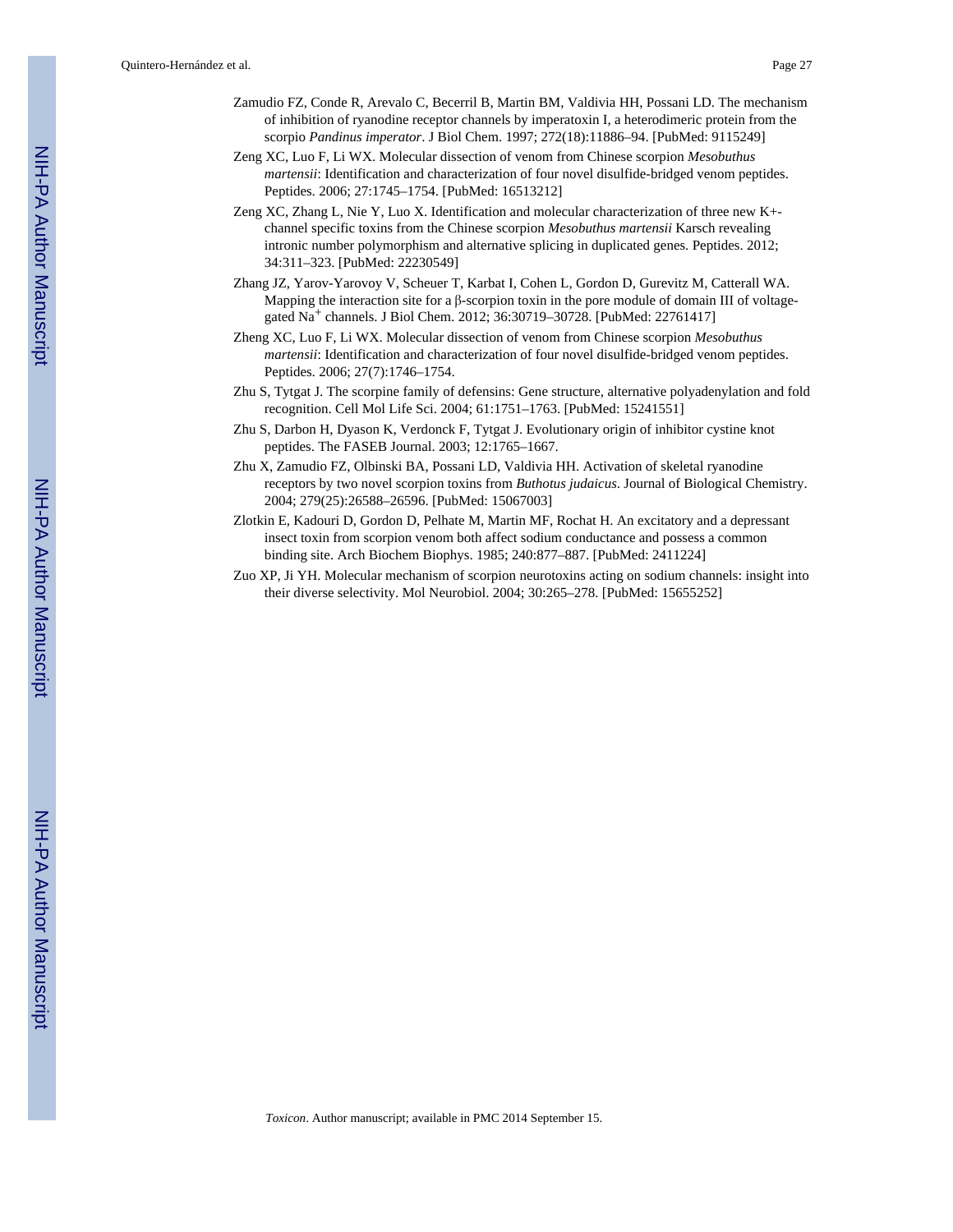

#### **Figure 1. Three-dimensional structures of Na-ScTxs**

The structures shown are: α-NaScTx AaHII from *Androctonus australis* Hector (pdb 1SEG), β-NaScTxs Cn2 (pdb 1CN2) and Cn12 (pdb 1PEA) from *Centruroides noxius* Hoffmann). The structures were obtained from Protein databank (www.pdb.org) and were displayed with PyMOL (www.pymol.org). AaHII is the prototype of α-NaScTxs and Cn2 is a typical β-NaScTx; however, Cn12 is structurally a β-NaScTx, but it has a α-NaScTx effect. All these toxins have a three-dimensional structure highly conserved comprising an α-helix (red) and three or four-stranded anti-parallel β-sheets (blue).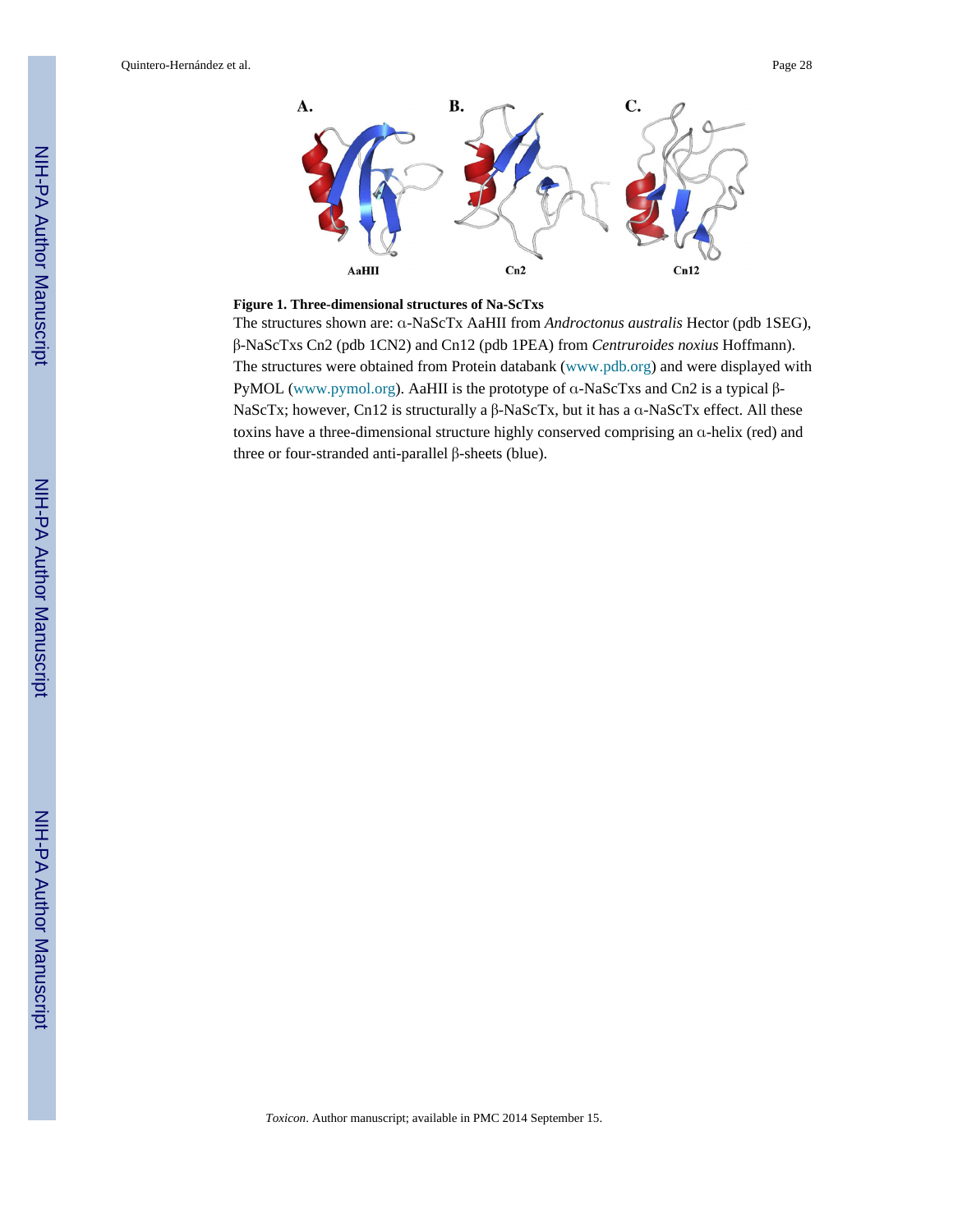

## **Figure 2. Structures of scorpion toxins affecting K+ channels**

This figure shows three examples of toxins belonging to: (A) the α-KTx23 subfamily (Vm24; pdb 2K9O), (B) the  $\gamma$ -KTx1 subfamily (ErgTx1; pdb 1PX9) and (C) the  $\alpha$ -KTx20 subfamily (Ts16; pdb 2LO7). The latter toxin has a CSαα motif, typical of the κ-KTxs, however, was classified by its primary sequence into of the α-KTx family. The structures were displayed with Pymol (www.pymol.org) and shown in red the α-helix and in blue the β-sheets.